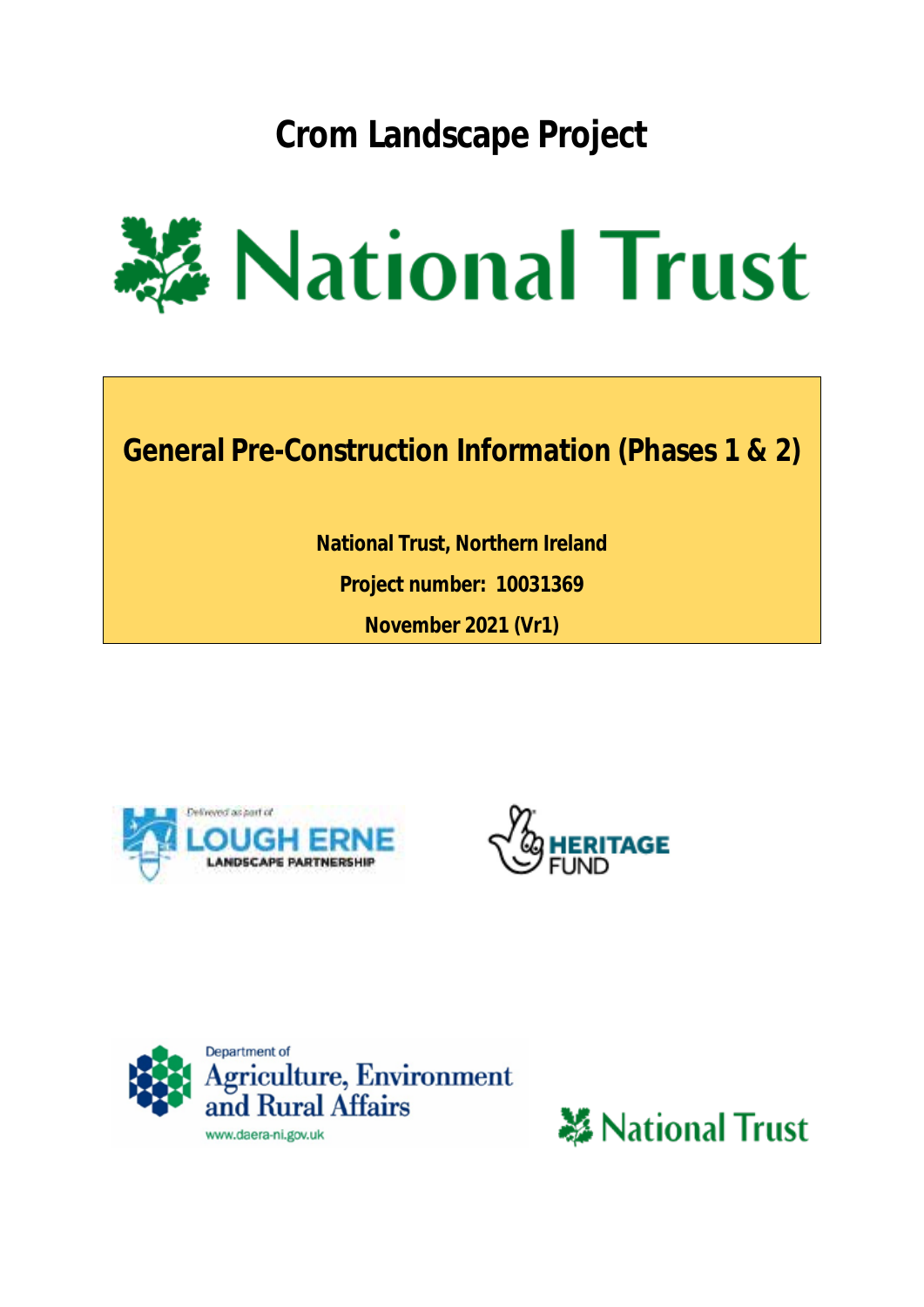| <b>CONTENTS</b> |                       |                                                                                   | <b>PAGE</b>    |  |  |  |
|-----------------|-----------------------|-----------------------------------------------------------------------------------|----------------|--|--|--|
| 1.              |                       | <b>Project Description</b>                                                        | 1              |  |  |  |
| 1.1             |                       | Description & Programme Details                                                   | 1              |  |  |  |
| 1.2             |                       | Details of Client and Consultants                                                 | $\overline{2}$ |  |  |  |
| 1.3             |                       | Intended Contract Commencement Date                                               | 3              |  |  |  |
| 1.4             |                       | Intended Contract Completion Date                                                 | 3              |  |  |  |
| 1.5             |                       | <b>Extent and Location of Records and Plans</b>                                   | 3              |  |  |  |
| 1.6             |                       | Communications with Client/Project Team/Principal Contractor/Others               | 3              |  |  |  |
| 2.              |                       | <b>Clients Considerations &amp; Management Requirements</b>                       | 4              |  |  |  |
| 2.1             |                       | Planning for/management for construction work, including health & safety          | 4              |  |  |  |
|                 | 2.1.1                 | Prior to the commencement of site works the Principal Contractor must:            |                |  |  |  |
|                 | 2.1.2                 | Site Security                                                                     |                |  |  |  |
|                 | 2.1.3                 | <b>Welfare Provision:</b>                                                         |                |  |  |  |
| 2.2             |                       | Health and Safety Requirements of Clients employees or others involved in project | 6              |  |  |  |
|                 | 2.2.1                 | Works Site hoarding requirements:                                                 |                |  |  |  |
|                 | 2.2.2                 | Site transport arrangements or vehicle movement restrictions:                     |                |  |  |  |
|                 | 2.2.3                 | Client's "permit to work" systems:                                                |                |  |  |  |
|                 | 2.2.4                 | Fire precautions:                                                                 |                |  |  |  |
|                 | 2.2.5                 | Emergency Procedures and means of escape:                                         |                |  |  |  |
|                 | 2.2.6                 | No-Go areas:                                                                      |                |  |  |  |
|                 | 2.2.7                 | Areas Designated as Confined Spaces by the Client:                                |                |  |  |  |
|                 | 2.2.8                 | Parking restrictions:                                                             |                |  |  |  |
| 3.              |                       | Environmental Restrictions & Existing Site Risks                                  | 7              |  |  |  |
| 3.1             |                       | Safety Hazards                                                                    | 7              |  |  |  |
|                 | 3.1.1                 | <b>Boundaries and Access:</b>                                                     |                |  |  |  |
|                 | 3.1.2                 | Restrictions on deliveries/waste collection/storage:                              |                |  |  |  |
|                 | 3.1.3                 | Existing storage of hazardous materials:                                          |                |  |  |  |
|                 | 3.1.4                 | Location of existing services particularly those concealed:                       |                |  |  |  |
|                 | 3.1.6                 | <b>Ground Conditions:</b>                                                         |                |  |  |  |
|                 | 3.1.7                 | <b>Existing Structures:</b>                                                       |                |  |  |  |
| 3.2             | <b>Health Hazards</b> |                                                                                   |                |  |  |  |

3.2.1 Asbestos: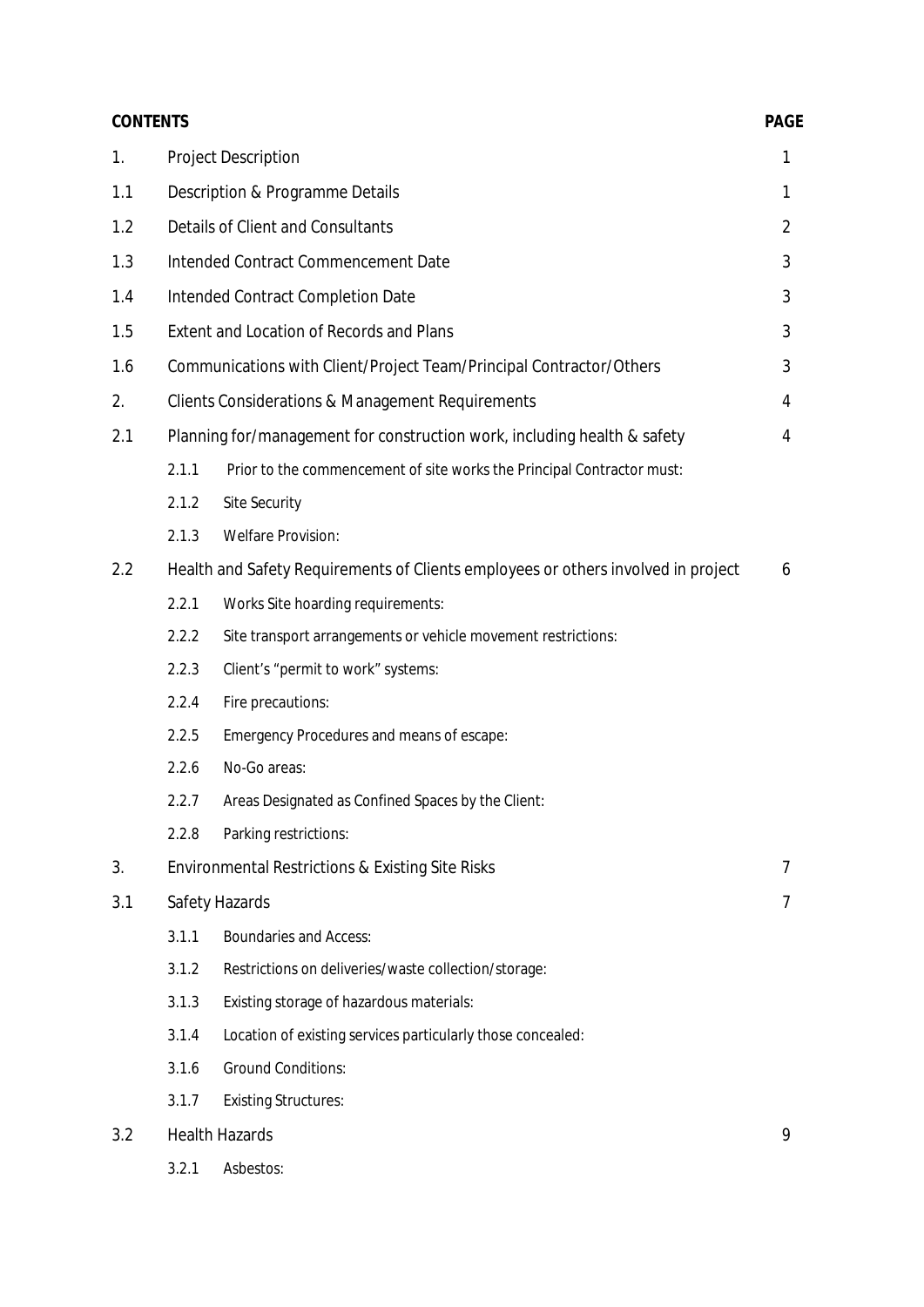|                                                                     | 3.2.2                                                                           | Existing storage of hazardous materials:                                  |    |  |  |  |  |  |
|---------------------------------------------------------------------|---------------------------------------------------------------------------------|---------------------------------------------------------------------------|----|--|--|--|--|--|
|                                                                     | 3.3.3                                                                           | Contaminated Land:                                                        |    |  |  |  |  |  |
|                                                                     | 3.2.4                                                                           | Health Risks arising from the Clients activities:                         |    |  |  |  |  |  |
| 4.                                                                  |                                                                                 | 9<br>Design & Construction Hazards                                        |    |  |  |  |  |  |
| 4.1                                                                 |                                                                                 | Design Assumptions & Control Measures                                     |    |  |  |  |  |  |
|                                                                     | 4.1.1                                                                           | Design Assumptions:                                                       |    |  |  |  |  |  |
|                                                                     | 4.1.2                                                                           | Control measures:                                                         |    |  |  |  |  |  |
|                                                                     | 4.1.3<br>Arrangements for co-ordinating ongoing design work and design changes: |                                                                           |    |  |  |  |  |  |
|                                                                     | 4.1.4                                                                           | Principal Contractor's Design:                                            |    |  |  |  |  |  |
|                                                                     | 4.1.5                                                                           | <b>Ongoing Design:</b>                                                    |    |  |  |  |  |  |
| 4.2                                                                 |                                                                                 | Health & Safety Risk Information                                          | 11 |  |  |  |  |  |
|                                                                     | 4.2.1                                                                           | Works which put persons at risk of falling, burial or engulfment          |    |  |  |  |  |  |
|                                                                     | 4.2.2                                                                           | Work which puts persons at risk of chemical or biological substances      |    |  |  |  |  |  |
|                                                                     | 4.2.3                                                                           | Working near High Voltage Power Lines:                                    |    |  |  |  |  |  |
|                                                                     | 4.2.4<br>Works with Risk of Drowning:                                           |                                                                           |    |  |  |  |  |  |
|                                                                     | 4.2.5                                                                           | Work on Wells, Underground Earthworks and Tunnels:                        |    |  |  |  |  |  |
|                                                                     | 4.2.6                                                                           | Work Involving Assembly or Dismantling of Heavy Prefabricated Components: |    |  |  |  |  |  |
|                                                                     | 4.2.7                                                                           | Non-Schedule Risks:                                                       |    |  |  |  |  |  |
| 5.                                                                  |                                                                                 | Health & Safety File                                                      | 12 |  |  |  |  |  |
| 5.1                                                                 |                                                                                 | Description, format & conditions relating to H&S file content             | 12 |  |  |  |  |  |
|                                                                     |                                                                                 |                                                                           |    |  |  |  |  |  |
| 13<br>Appendix A: Suggested Contents of the Construction Phase Plan |                                                                                 |                                                                           |    |  |  |  |  |  |
|                                                                     | 15<br>Appendix B: Client Risk Assessments                                       |                                                                           |    |  |  |  |  |  |
| Appendix C: CDM Development Plan<br>18                              |                                                                                 |                                                                           |    |  |  |  |  |  |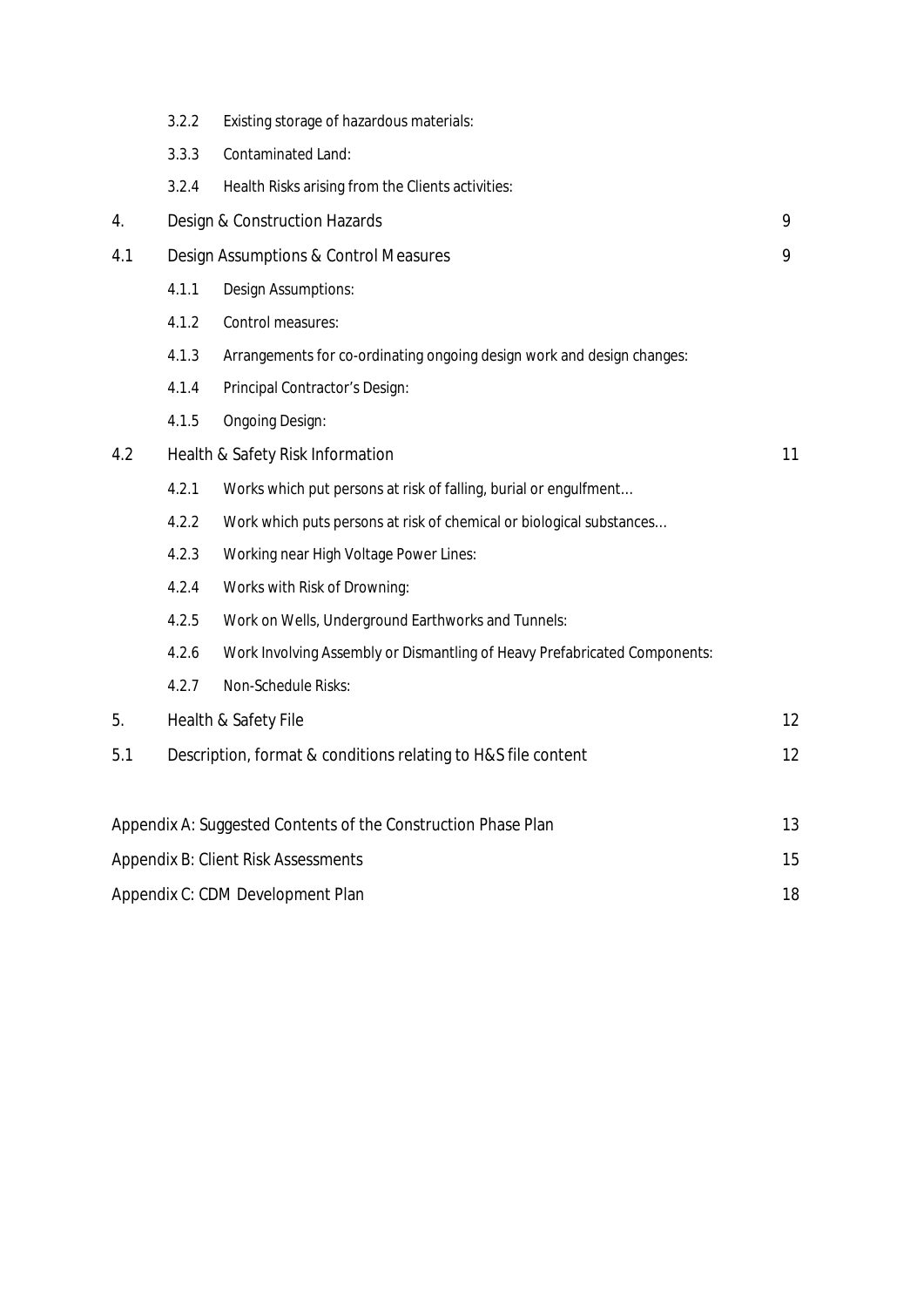

## **1. Project Description**

The National Trust (the Client) has prepared this General Pre-Construction Information in accordance with Regulation 4 (4) of the Construction (Design and Management) Regulations (Northern Ireland) 2016, Statutory Rule No 146. This documentation should be read in conjunction with Phase 1 works specifications and methodology and Phase 2 works specifications and methodology.

This document has been prepared based on general information available from the Client and from subsequent/additional surveys.

The Client must ensure that a competent Principal Contractor is appointed for the duration of both Construction Phases 1 and 2 for this project.

The Principal Contractor, as appointed for each construction phase, must develop the Construction Phase Plan prior to site works commencing and to submit this to the Project Manager (on behalf of the Client) for review no later than 1 week prior to the proposed commencement date for commencement of construction/site works.

Suggested contents of the Construction Phase Plan can be found in Appendix A of this document.

The Principal Contractor is responsible for the upkeep and on-going development of the Construction Phase Plan during the relevant construction phase of works (Phases 1 & 2). Audits of the Plan will be carried out by the Project Manager on behalf of the Client if requested.

This General Pre-Construction Information document must be used as a basis for the management of health and safety matters during the detailed design development phases and be updated to incorporate health & safety matters which may arise during the project.

### **1.1 Description & Programme Details**

Crom, Co. Fermanagh is a 2000 acres estate which straddles the shores of Upper Lough Erne and is owned and managed by the National Trust. The property is located circa 7 miles south of Lisnaskea and 3 miles west of Newtownbutler. Crom offers a spectacular setting for people to reconnect with heritage, it is a place where natural beauty, human and historic interest and biodiversity go hand in hand, where land and water are inseparable. The layout of the historic demesne is one of only a few surviving landscapes which were designed by W.S Gilpin and is breathtakingly beautiful. Crom is also an immensely important site for nature conservation. The combination of the lough, wetlands, ancient woodlands, and open parkland provides a unique range of habitats for many rare species. As a conservation site it is recognised and designated an ASSI, SAC, RAMSAR and a NNR.

This project is being delivered through The Lough Erne Landscape Partnership (LELP) which comprises RSPB NI [lead partner], Fermanagh and Omagh District Council, Waterways Ireland, National Trust and Fermanagh Rural Community Network. Under the project title 'Accessing the Natural Heritage of Upper Lough Erne at Crom' the aim of this project is to increase the access to Crom estate and Upper Lough Erne, encouraging users to engage with their landscape, interpret their heritage and to connect with nature.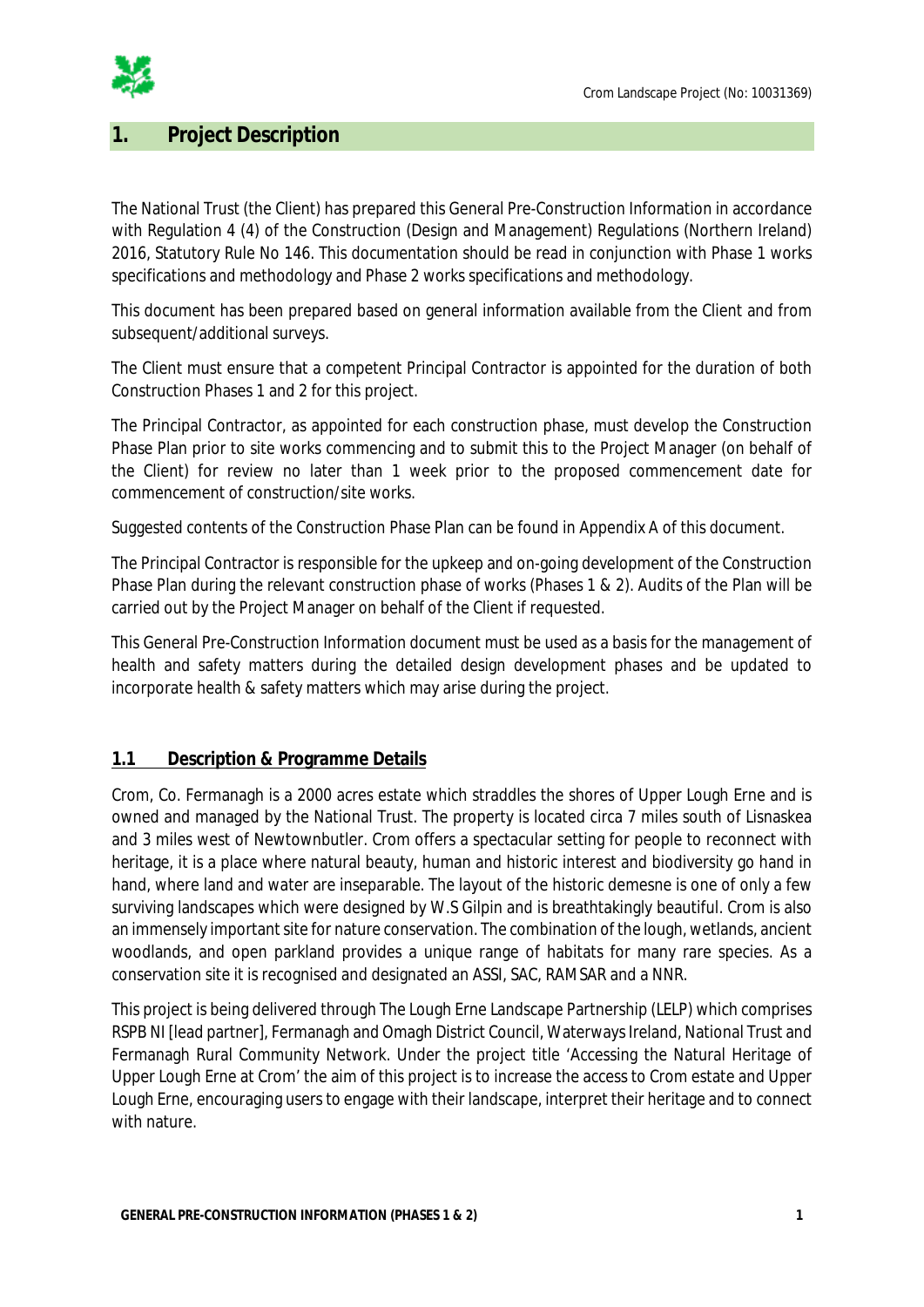

The principal funding for the project is being provided through the *National Heritage Lottery Fund* (NHLF) with additional funding being allocated through the *DAERA Environmental Challenge Fund 2021/22*, specifically for the Phase 1 site works.

Project works are designed to improve visitor access and orientation within Crom Estate and have been split into two Work Phases, both of which are undertaken across Crom's registered historic parkland, and these consist of the following items:

**Phase 1**; Improvement works to include: localised repair of an existing c.2.3km access trackway located on Inisherk Island, cleansing of open sheughs/ditches and buried cross drains along the route of the existing trackway, repair 1 no. piped cross-drain, installation 6 no. wooden bollards and all other associated site work.

**Phase 2;** Improvement works to include: localised repair and/or resurfacing of combined c.1.73km of existing access trackways and paths, the construction of c.2.1km of new pedestrian pathways in a combination of self-binding dug and floating path sections, 1 no. section of 372m length, grass path to be reinforced with stone and 1 no. 193m length section of timber boardwalk, also removal of sections of redundant stockproof fencing, installation of sections of new stock proof fencing, installation of c.8 no. accessible kissing gates, 10 no. field gates, 6 no. wooden bollards, c.29 no. signs (directional, information and warning signs, as detailed in Phase 2 prescriptions), 1 no. c.60m² stone reinforced grass parking area, 1 no. c.12m² stone reinforced grass vehicle passing bay, repair and rebuilding of an existing part-piped culvert roadside drainage system along c.300m length main avenue, cleansing of existing drainage sections along selected path routes, installation of new drainage sections associated with new path sections, as detailed in prescriptions, and all other associated site work.

### **1.2 Details of Client and Consultants**

**Client:** National Trust, Northern Ireland

Rowallane Stableyard, Rowallane Gardens, Saintfield Co. Down BT24 7LS,

Client Liaison: Project Manager

**Project Manager:** Malachy Conway, National Trust, Northern Ireland,

Email; malachy.conway@nationaltrust.org.uk Mob: 07881 851633

PM Liaison: Nicola Evans, nicola.evans2@nationaltrust.org.uk Mob: 07966 763816

#### **National Trust Staff & Project Consultants**;

PM/Archaeologist; Malachy Conway, Email malachy.conway@nationaltrust.org.uk Mob: 07881 851633

Building Surveyor; Rory Hackett, Email rory.hackett@nationaltrust.org.uk ; Mob:

Countryside Manager; Malachy Martin, Email malachy.martin@nationaltrust.org.uk

Area Ranger; Matthew Scott, Email matthew.scott1@nationaltrust.org.uk ; Mob: 07920 722715

Planning Advisor; Elaine Devine; Email elaine.devlin@nationaltrust.org.uk

**GENERAL PRE-CONSTRUCTION INFORMATION (PHASES 1 & 2) 2**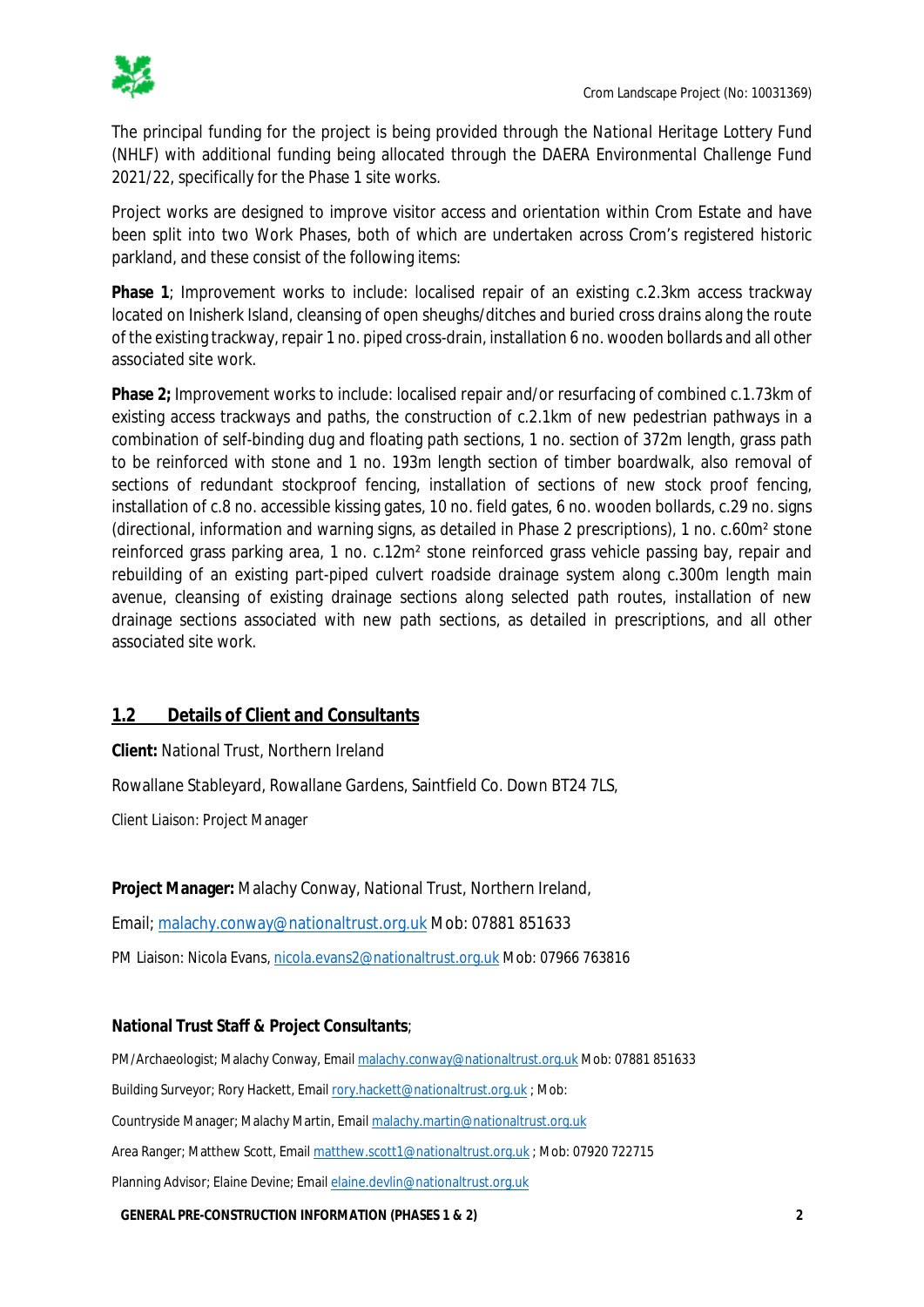

### **1.3 Intended Contract Commencement Date**

**Phase 1** intended contract commencement date on site is from end December 2021.

**Phase 2** intended contract commencement date on site is April 2022.

#### **1.4 Intended Contract Completion Date**

**Phase 1** intended contract period is 8-9 Weeks. To be completed by end of February 2022

**Phase 2** intended contract period is 50 Weeks. To be completed by end of February 2023

A detailed programme for the works must be developed by the Principal Contractor for approval to ensure that the site operations can be completed with due regard to the safety of operatives during the project. The Principal Contractor must submit the Construction Phase Plan and programme for review at least 1 week prior to commencing work.

#### **1.5 Extent and Location of Records and Plans**

Drawings indicating the existing site layout, information from National Trust and from on-site investigations and the extent of the proposed works have been provided as part of the Contract Documentation.

**Phase 1 Drawings**; *100a Landscape Overall, 110a Landscape Layout, 310 Timber Bollard*

**Phase 2 Drawings**; *100 Landscape Overall, 101, 102, 103, 104, 105, 106, 107, 108, 109, 300 Typical surfaces, 301 Stone Paths, 302 Timber Boardwalks, 303 Estate Metal Fence, 304 Estate Metal Gates, 305 Stock-proof fencing, 306 Timber Post & Rail fence, 307 Wooden field gate, 310 Timber Bollard*

Drawings showing the existing service locations for the proposed site, where known, have been supplied within the contract documentation.

### **1.6 Communications with Client/Project Team/Principal Contractor/Others**

The information contained in this General Pre-Construction Information has been prepared before the commencement of the site works for Phase 1. It does not take account of matters that may become known after that time.

The Client is committed to ensuring there is effective communication among Parties involved in the project and that all exchanges of relevant information is carried out efficiently.

Regular site meetings will be held to discuss technical and programme specific matters. Health and Safety will be an item on agenda for these meetings and the Principal Contractor will be required to report all reportable accidents to the Health and Safety Executive and must continually update the Construction Phase Plan.

The Project Manager will chair the meetings and provide minutes and items for action, with those responsible identified. All communications will be via the Project Manager who reports directly to the Client.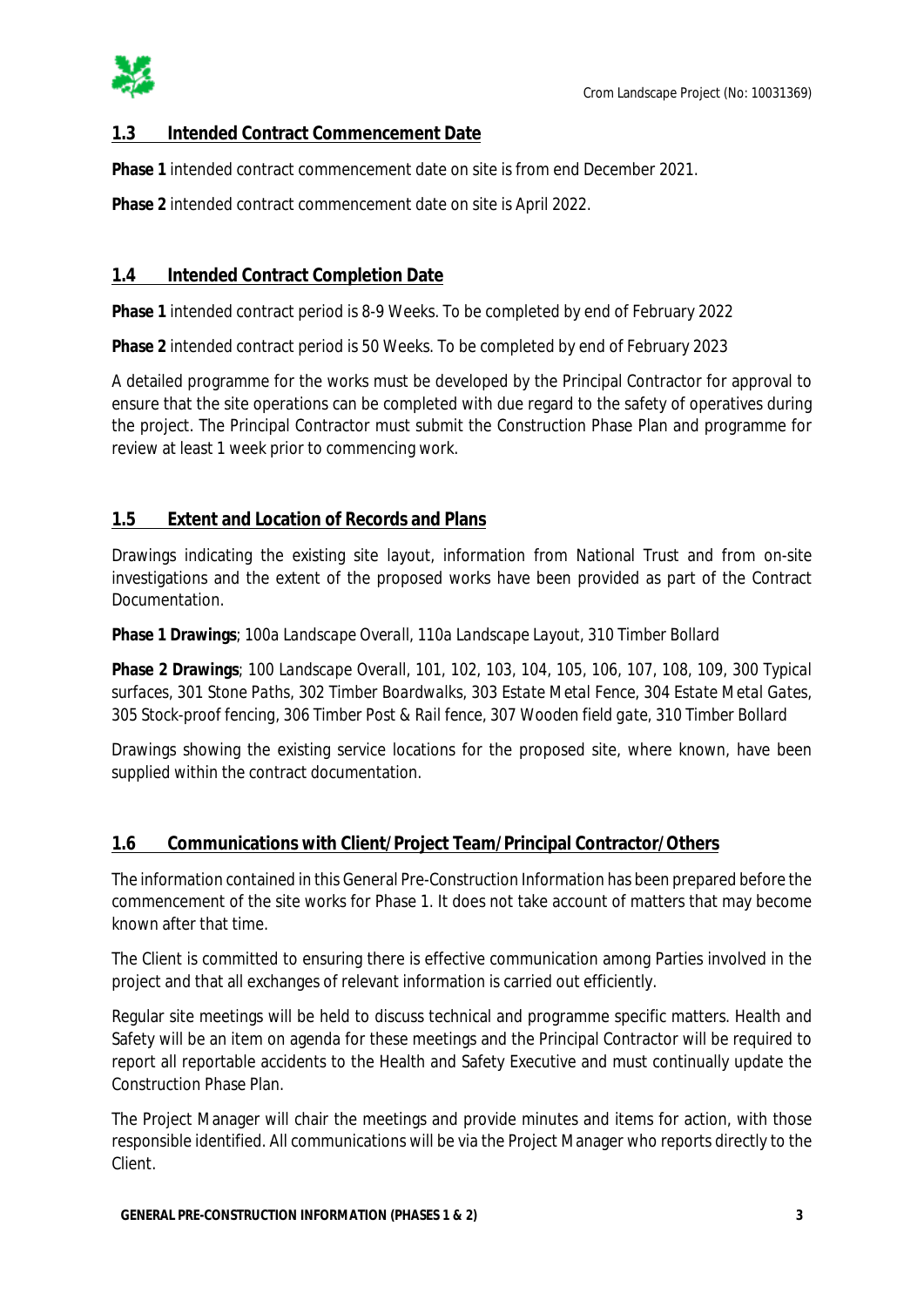

## **2. Clients Considerations & Management Requirements**

## **2.1 Planning for/management for construction work, including health & safety**

#### 2.1.1 Prior to the commencement of site works the Principal Contractor must:

Prepare a Construction Phase Plan which is sufficiently developed for the Management of Health and Safety on site; suggested contents for this Construction Phase Plan are outlined in Appendix A of this document.

The Client has the following Health and Safety goals for this project:

- The Client considers the Health and Safety of the Public, Employees and Contractors to be of paramount importance.
- The Client's aim is to promote a safe and healthy working environment and to prevent  $\mathcal{L}^{\text{max}}$ deaths or serious injuries occurring and reduce incidence of accidents at the works site.

The Client's priorities for the site works are as follows:

To prevent death or serious injury from occurring on the site.

To promote an ethos to prevent, as far as is reasonably practicable, nuisance and disturbance to property staff, tenants, adjacent property owners and the public.

That the Principal Contractor provides adequate resources for the safe implementation of the Contract.

The Client is committed to promoting and monitoring these goals through close liaison with the project team and by actively promoting their commitment to Health and Safety, by updating and reviewing policies, procedures, and practices. In addition to attending monthly progress meetings the Client has a Health and Safety representative who may visit the works site periodically to monitor Health and Safety.

The Client stipulates that the following site rules will apply at the site.

Principal Contractor must comply with all relevant Health & Safety Legislation. Attention should be paid to the *Construction (Design and Management) (Northern Ireland) 2016 Regulations*, and *Fire Safety in Construction Works* (HSG 168) and the *Work at Heights Regulations 2005*.

Principal Contractor shall provide warning signs to alert traffic and pedestrians at the approaches to the works site and within the area to be used for any proposed compound.

The Principal Contractor must secure his work area to protect the public who might gain unauthorised access to the work site. All hazards must be cleared off-site, and the work area must be secured at the end of each working day and at weekends and during school/public holidays when there is likely to be no site works activities on site.

Principal Contractor must minimise noise and dust pollution at the source, as far as is reasonably practicable. Items of plant must be sufficiently silenced and plant not in use should be switched off. Cutting equipment must be fitted with dust suppression devices.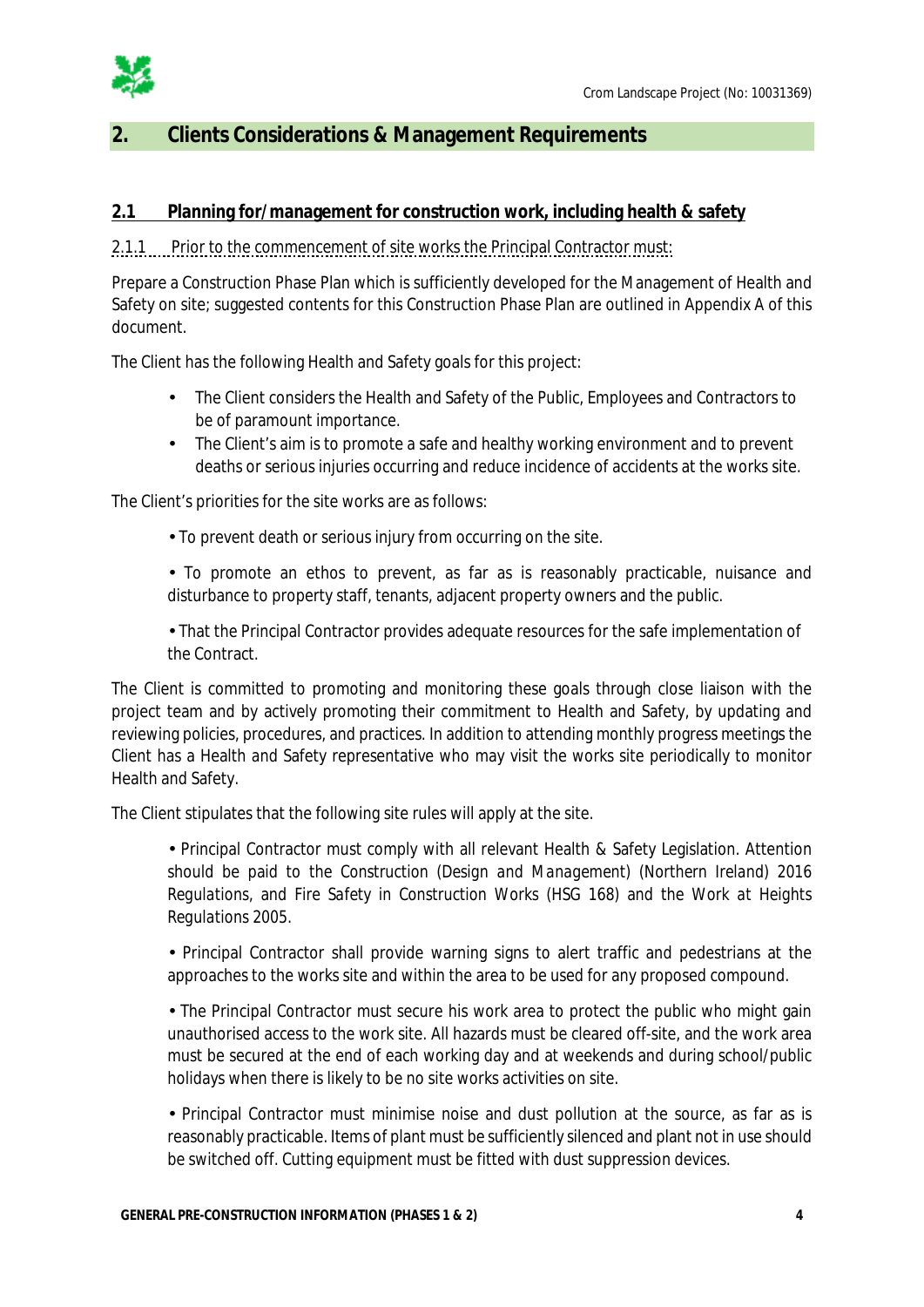

Controlled and uncontrolled waste must be disposed of in accordance with relevant environmental regulations.

The Principal Contractor's vehicles are to be parked in a manner not to cause disruption to normal activities and access within Crom Estate and any the surrounding areas.

Site works must be restricted to the boundaries marked up on any site layout drawings provided, or as are prescribed within the Contract documentation.

Principal Contractor must not make or allow incursions into any other areas of the works.

Services must be located, confirmed, and clearly marked up before commencing any excavations required. The Principal Contractor must ensure that services are either dead or isolated before carrying out such works.

The burning of rubbish/waste materials is not permitted anywhere on the site.

Playing of radios, swearing and horse playing is not permitted on the site.

The Principal Contractor must compile site rules in his Construction Phase Plan to control the risks arising from the hazards identified in the Project Design Team's Risk Assessment (see Appendix B). The Client's normal site rules will apply and specific rules conforming to the standards called for in the Contract documentation shall be established for.

 $\cdot$  Site training of operatives  $\cdot$  Control of unauthorised access to site  $\cdot$  Minimising nuisance and general disruption to the public  $\cdot$  Traffic management proposals

The Principal Contractor may have additional specific site rules which should be included in his Construction Phase Plan.

#### 2.1.2 Site Security:

Crom Estate is accessed by vehicle from Lehinch Road through a gated entrance. This entrance gate normally opens at 9am and closes at 4pm during November-March and then between 9am to 6pm at other times. A numerical code is required onto a keypad to enter the site when the entrance gate is closed. The gate will automatically open when it is approached by a vehicle from within the estate.

Crom Estate, its grounds, woodlands and visitor car park will remain open to the public during both Phases 1 and 2 site works periods.

The Principal Contractor must have his own security arrangements to prevent unauthorised access to the site of works, including to any site compound or welfare facility being used on the site, but must not compromise the safety of the public.

The Principal Contractor must segregate his works and access from those using the Estate Roads. Effective signage must be erected on the site, and all works areas must be properly secured at the end of each workday and at/over weekends. Open excavations must be covered and cordoned off.

Stores and materials must be stacked and secured in a manner so not to cause injury to anyone who may gain unauthorised access to the works site or compound areas.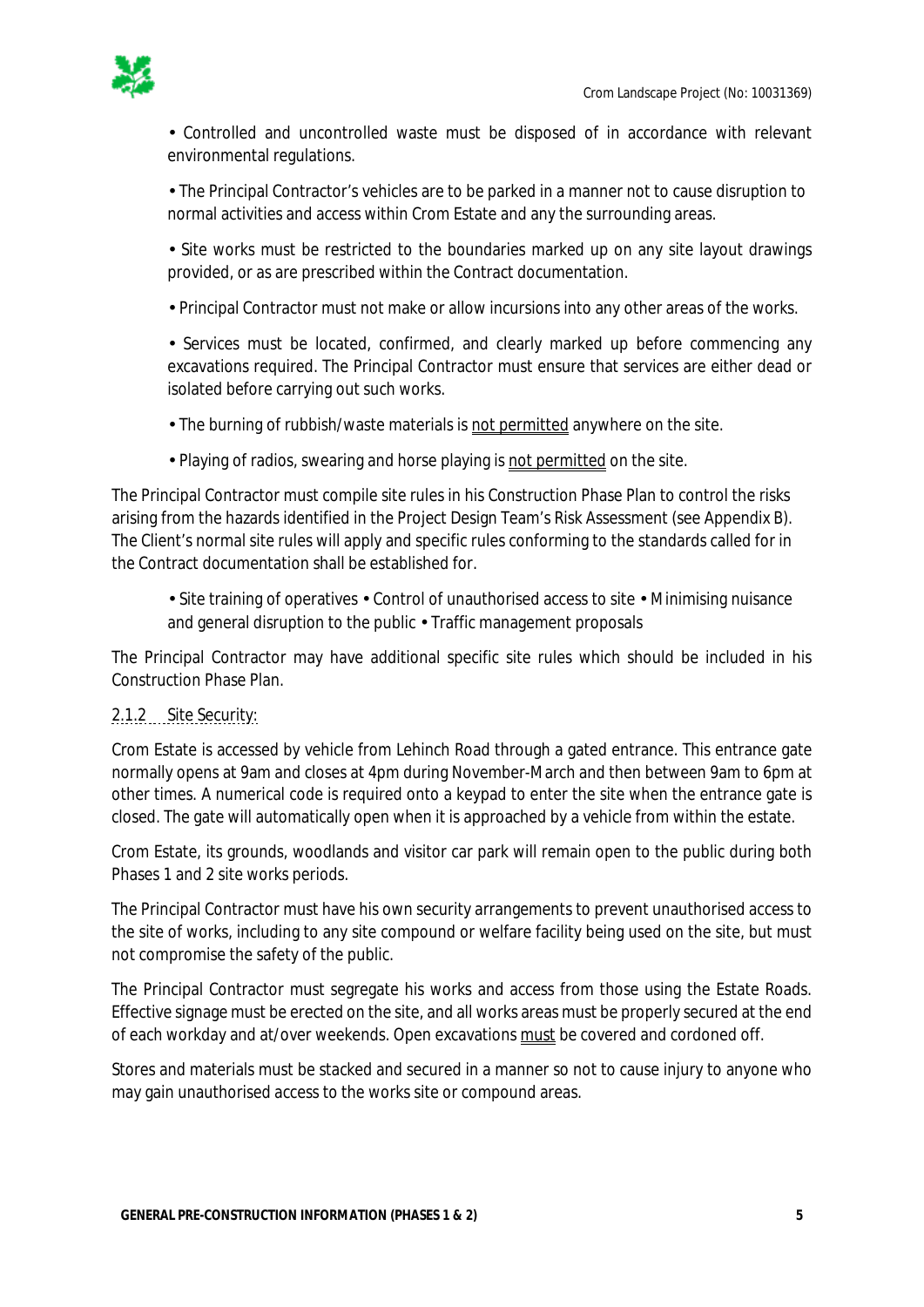## 2.1.3 Welfare Provision:

The Principal Contractor must provide his own adequate on-site messing, washing and toilet facilities prior to works commencing in accordance with Schedule 2 of the '*Managing health and safety in Construction CDM Regulations 2016*'. These facilities must be kept clean and secure.

Areas have been identified and agreed as being suitable for the Principal Contractor to use as site compound and for welfare facilities; Note that this will be within the walled garden during Phase 1 works (refer to site layout plan 100a and 110a) and at the Farm Buildings complex during Phase 2 (refer site layout plan 100). The Principal Contractor may, by prior agreement, arrange for satellite welfare facilities, subject to any constraints due to access, natural or archaeological restrictions etc. Refer to CDM Development Plan in the works information.

## **2.2 Health and Safety Requirements of the Clients employees or others involved in the project:**

### 2.2.1 Works Site hoarding requirements:

The works site is to be made secure from unauthorised access. Hoardings and/or fencing are as per outlined in the specification.

#### 2.2.2 Site transport arrangements or vehicle movement restrictions:

All vehicular access into Crom Estate is by the main gated entrance on approach road. Access is to be arranged for all delivery vehicles in advance. Refer to Dwg 'CDM Development Plan' in the Works Information, and included in this document as Appendix C.

The Principal Contractor must ensure there is minimal disruption along the main access and approach road and all other internal access roads within Crom Estate to the normal activities at the property, to the houses/residences, to public access to the grounds and woodland areas and to agricultural tenancies. Reversing movements must be kept to a minimum, or ideally be avoided.

#### 2.2.3 Client's "permit to work" systems:

A permit to work system will be in operation for connections to any National Trust services during the site works period and a permit to work must be issued by the Client's site management, who will through a contact on site, be introduced to the Principal Contractor prior to commencing site works.

Isolation of essential services or hot works are deemed "permit to work" activities. The Principal Contractor should take this into consideration when preparing his programme of works.

The Client has stipulated those normal working hours for the site will be 08.00-1800 Monday to Friday and 08.00-13.00 Saturday. Working outside of the stipulated normal times will only be permitted with agreement and written permission of the Project Manager.

#### 2.2.4 Fire precautions:

The Principal Contractor must provide portable firefighting equipment on site, and his Operatives must be trained in its operation. Contractor's equipment must be checked to ensure that it is in good working order. Care should be taken to avoid any naked flames.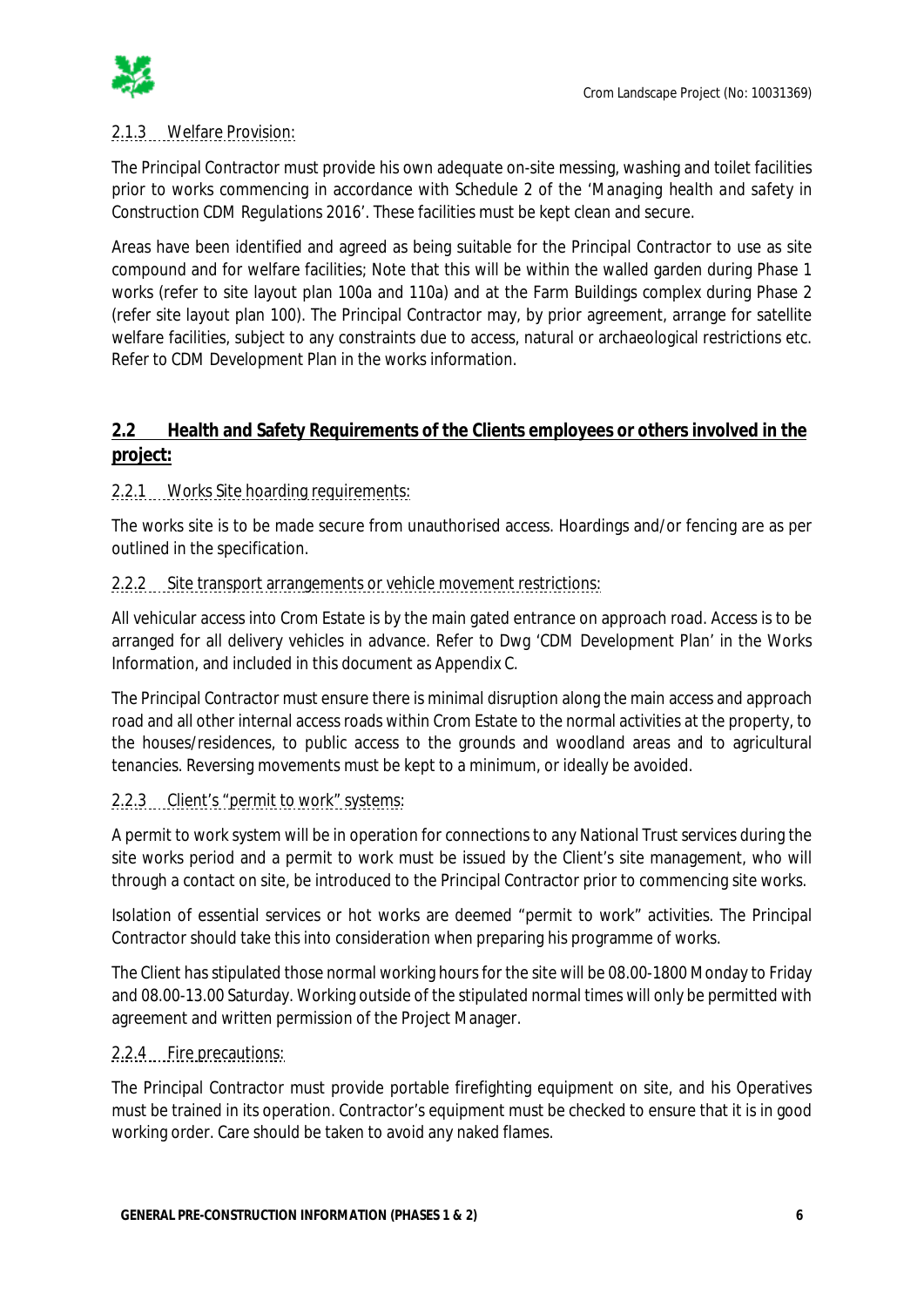

### 2.2.5 Emergency Procedures and means of escape:

The Principal Contractor should record in his Construction Phase Plan the names, addresses and contact numbers of the nearest Fire Station (Lisnaskea), Doctor or Hospital (Newtownbutler) and PSNI Station (Lisnaskea) for non-emergency contact.

The Principal Contractor is also responsible for the preparation and policing of his own site emergency procedures for other areas of his working. The Principal Contractor must practise drills regularly to ensure that the site emergency procedures are well understood by his operatives.

All means of escape must always remain free from obstructions.

#### 2.2.6 No-Go areas:

The Principal Contractor is restricted to working within the designated areas as defined by the path route corridor on which the works are taking place and as shown on site layout drawings provided as part of the Contract Documentation. All construction materials and equipment and plant must be placed in a manner that will not disrupt normal everyday activities within the estate.

#### 2.2.7 Areas Designated as Confined Spaces by the Client:

There are no areas within the scope of the works which would be deemed a confined space as defined by the *Confined Spaces Regulations*.

#### 2.2.8 Parking restrictions:

The Principal Contractor must not park his vehicles, plant, or store his equipment and materials anywhere other than in his compound area or within the designated work boundary/corridor. He must not inconvenience or impede normal traffic flows within the estate or the surrounding roads.

The Principal Contractor's compound will be placed in the areas as shown on the site layout drawings; southwestern area within the walled garden on Inisherk during Phase 1 works and at the Farm Buildings off the main avenue during Phase 2 works. These will be confirmed at the respective prestart meetings at each work phase.

## **3. Environmental Restrictions & Existing Site Risks**

#### **3.1 Safety Hazards**

As each working area poses its own constraints, which may in turn pose hazards to those involved in the site works, the key risks identified by the Client are:

- Working in an area open to/near the public throughout the works period.
- Working near/within listed buildings or Scheduled Monument areas within the site. (Refer to Dwg showing Existing Layout and Built Heritage)
- Working near livestock kept on the estate farmland.
- Working close to private residences within the estate.
- Working near the main access roads and the entry/exit point into the estate.

#### **GENERAL PRE-CONSTRUCTION INFORMATION (PHASES 1 & 2) 7**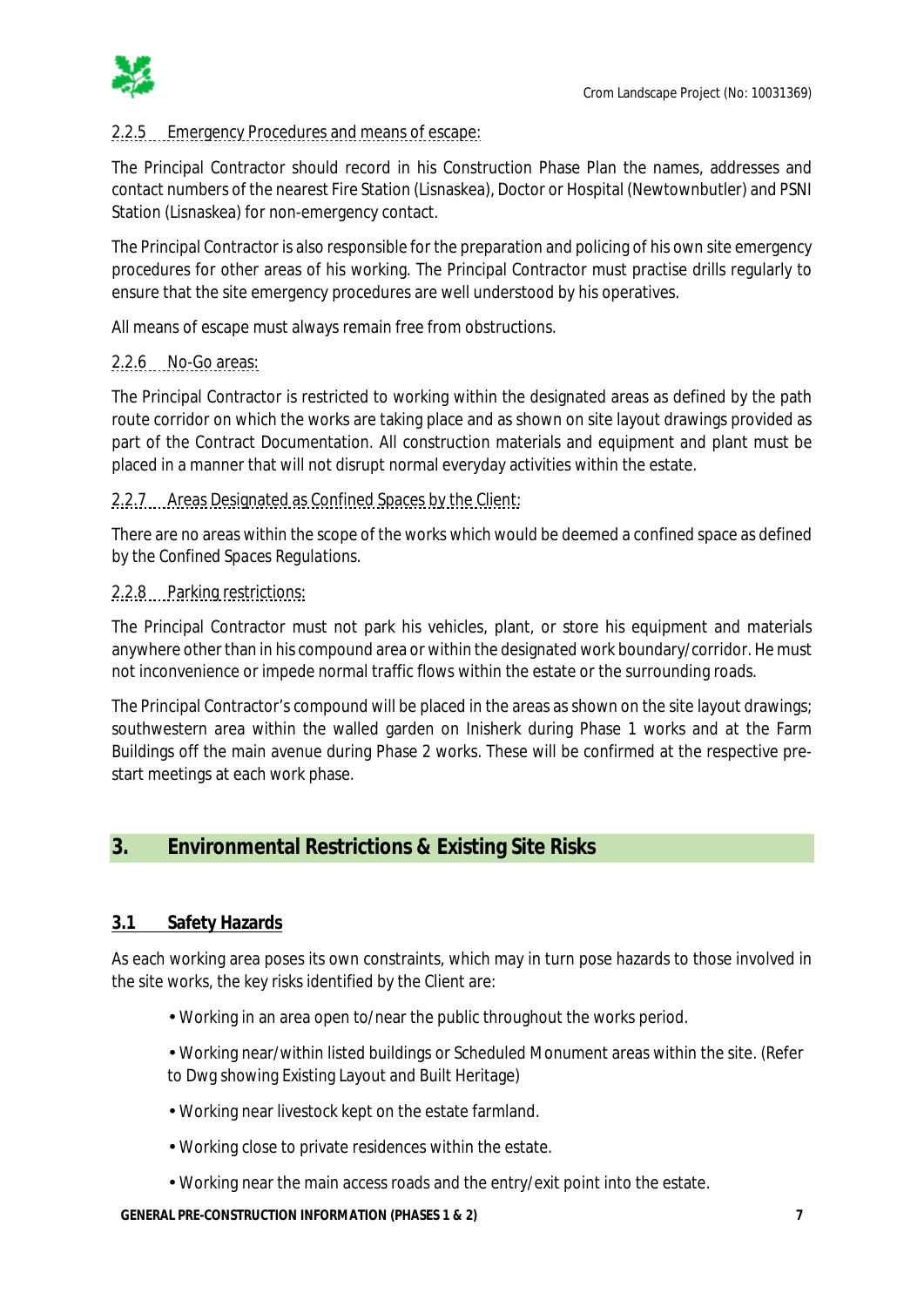

Working near existing services. Excavation for foundations. Lifting operations.

#### 3.1.1 Boundaries and Access:

The site works areas as shown on site layout drawings are surrounded by parkland, woodland and open fields used for grazing, with access roads and private residences also within surrounding area.

Estate farmland is bounded by either stock proof fencing or metal estate type railings and the access into such field areas is through locked farm gates.

There are three bridges which are located within or near to the contract work areas, which have weight restrictions for vehicle or load access. The White Bridge is the only access route onto Inisherk Island, and this has an 8-ton (loaded) weight limit. Further details are provided in the specification's documents for Phase 1 and Phase 2.

### 3.1.2 Restrictions on deliveries/waste collection/storage:

All deliveries or waste collection must be carried out in a manner to avoid unnecessary disturbance to normal activities within the estate grounds, or to lead to congestion along estate roads in the vicinity of the site works.

Materials must be stored in a manner not to injure members of the public, especially children, who may gain unauthorised access onto the site works area. Construction materials must be stored only within the site works boundary/agreed working areas.

#### 3.1.3 Existing storage of hazardous materials:

None.

### 3.1.4 Location of existing services particularly those concealed:

Services information has been obtained and is included in the contract documents.

- NI Water; Watermain runs through the site.
- NIE; 11kv overhead supply to houses/buildings as shown on layout drawings  $\mathbf{r}$
- Gas; No buried or piped-in gas supply within the estate.
- BT; Telecoms ducts extend through the site and also via some overhead poles to certain buildings.

It is the Principal Contractor's responsibility to scan, locate or confirm and mark up services on site before carrying out any ground works. If disruption of services is unavoidable, the Principal Contractor must liaise with the Client's site staff in advance and must obtain the necessary permits. Disruptions must be avoided or kept to a minimum and alternative arrangements made as may be necessary.

### 3.1.6 Ground Conditions:

For both Phase 1 and Phase 2 site works, Area of Special Scientific Interest (ASSI) Consent is required to enable site works to proceed. The ASSI consents will be obtained from NIEA (DAERA) by the Client in advance of the commencement of those site works. The Principal Contractor must adhere to all conditions issued through the grant of ASSI consent for the relevant site works operations.

An Archaeological programme of works is required for specified site works which will be carried out during Phase 2 and will include granting of Scheduled Monument Consent (SMC), as per the works information. Both the SMC and any Archaeological Monitoring Licence required, will be obtained from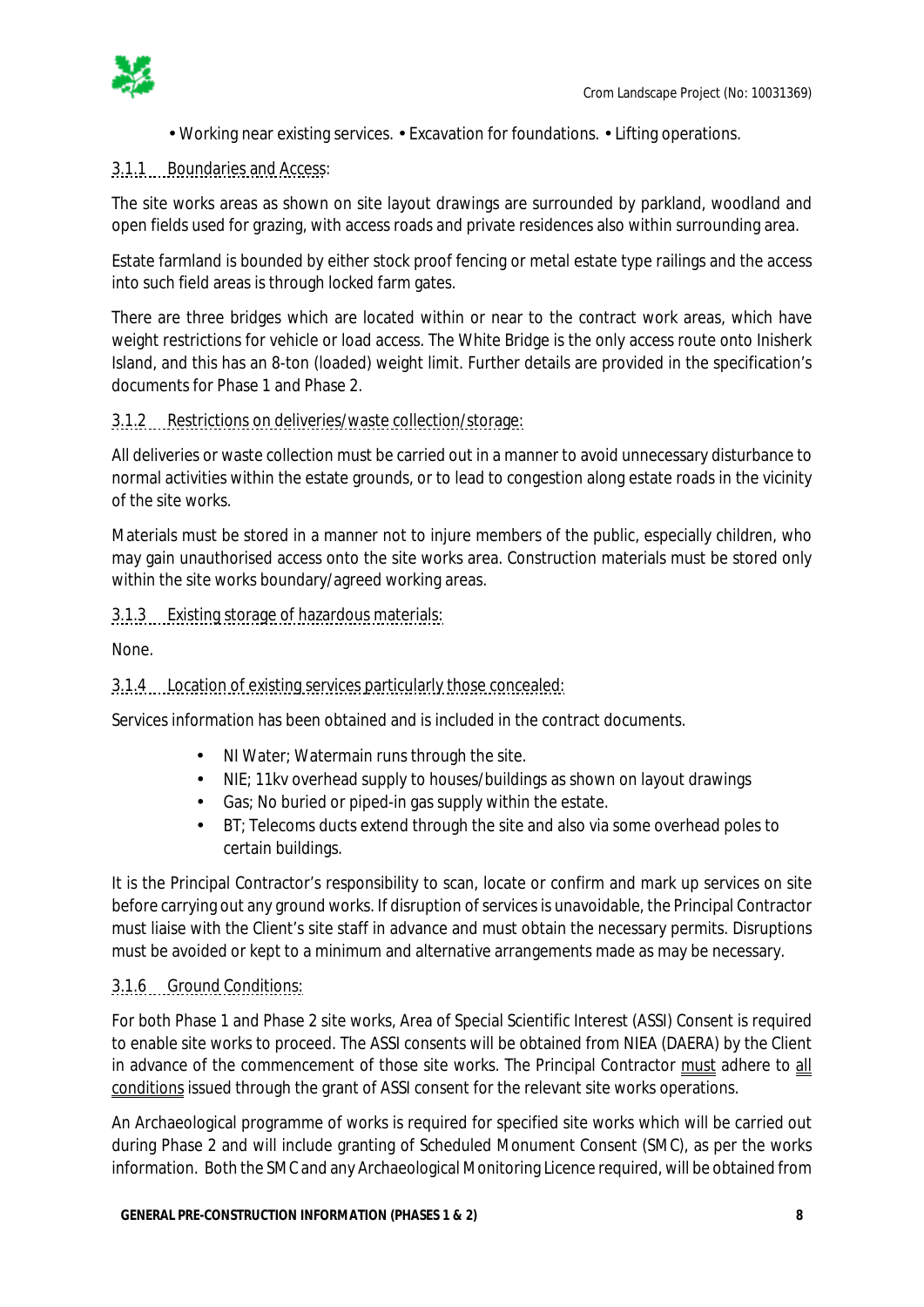

Historic Environment Division (DfC) by the Client in advance of the relevant site works taking place. The Principal Contractor must adhere to all conditions that are issued through the SMC.

The Principal Contractor must monitor the estate road conditions during the site works, especially while excavation works are being carried out and must ensure that roads are kept clean of debris and mud etc which may be generated through his works/construction traffic.

3.1.7 Existing Structures:

No works are being proposed to standing buildings or historic structures in either phase of proposed works. The proposed site works are located so that they do not pose any issues, or threats, to any of the listed buildings or other historic or notable structures within the property.

## **3.2 Health Hazards**

3.2.1 Asbestos:

N/A

3.2.2 Existing storage of hazardous materials:

There are no known hazardous materials stored at the site of the proposed works.

3.3.3 Contaminated Land:

None identified.

3.2.4 Health Risks arising from the Clients activities:

The Client shall not be conducting any activities at the site which could pose a health risk; however, the Principal Contractor should liaise closely with the National Trust property staff at Crom to be aware of any potential on-going works and assess the risk as appropriate.

## **4. Design & Construction Hazards**

### **4.1 Design Assumptions & Control Measures.**

### 4.1.1 Design Assumptions:

The significant design assumptions specified by the Project Team are as follows:

- Traffic movement must be maintained within the estate.
- Materials will be stored only within agreed/designated areas.
- No interruption for access to houses and in-use buildings during the site works.

Principal Contractor will coordinate operations with National Trust property staff at Crom to ensure services and emergency systems are maintained.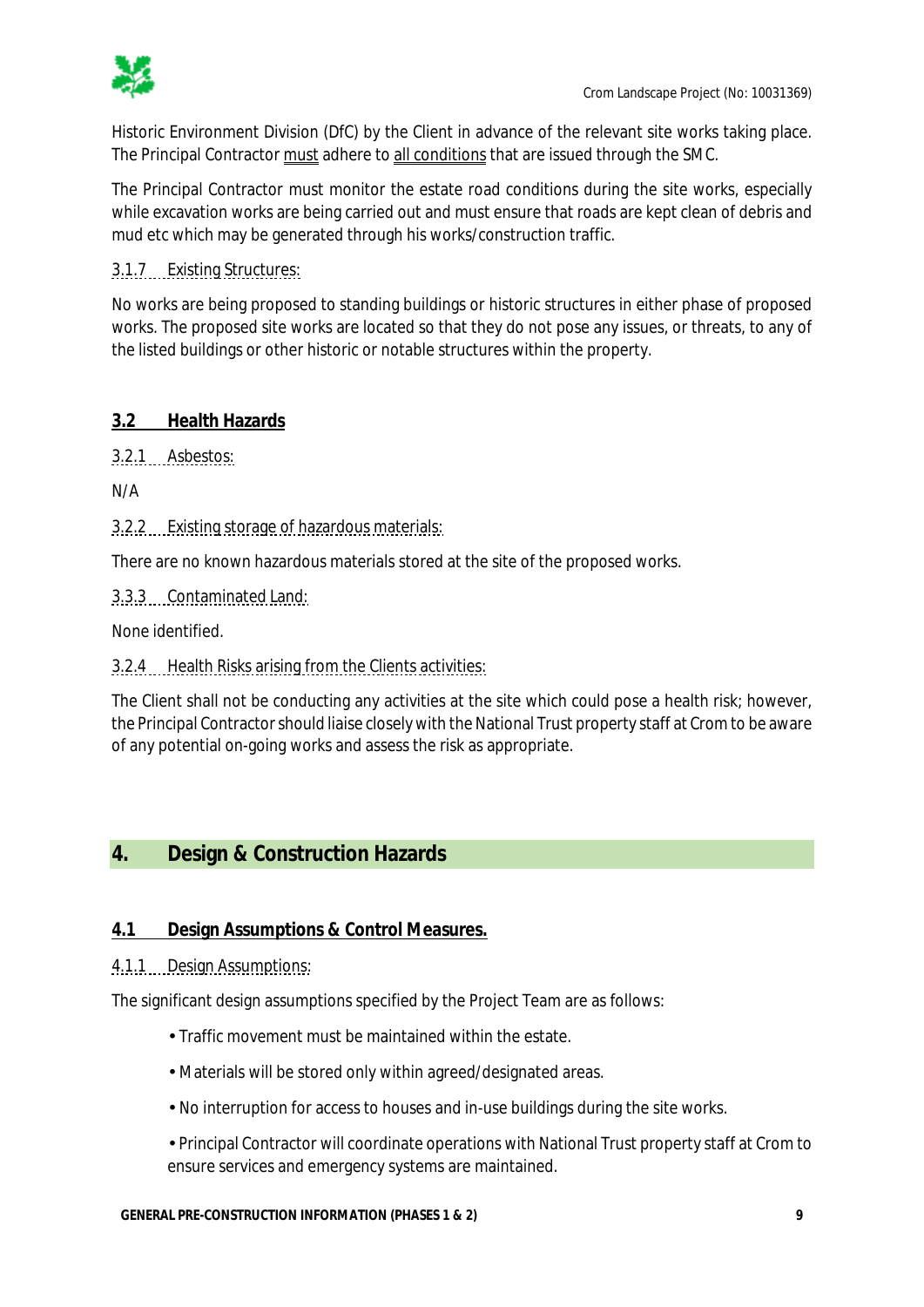

#### 4.1.2 Control measures:

The Contractor must put in place control measures for the various hazards identified previously, though particular aspects include:

Vehicles will, so far as be reasonably practicable, be segregated from the public using signage, barriers etc as required and especially in the vicinity of in-use buildings and public access routes.

The Principal Contractor to maintain sight lines at the entrance to all areas of his site works and to ensure safe access/egress from the site working areas.

- Services will be identified and marked where found.
- Wheel washing measures to be implemented to prevent site debris onto estate roads.
- Manual handling will be minimised through use of suitable portable lifting equipment.
- Personal Protective Equipment (PPE) must be worn by site operatives.
- Adequate measures will be put in place to prevent unauthorised access to site works areas.
- Other control measures as necessary, to comply with relevant safety and health legislation.

#### 4.1.3 Arrangements for co-ordinating ongoing design work and design changes:

Procedures for dealing with unforeseen events during the project works which may result in substantial design changes required, and which might affect resources are as follows:

In the event of any unforeseen circumstances, the Principal Contractor must immediately inform the Project Manager.

Health and Safety issues arising from any unforeseen occurrences are to be submitted to the Project Manager as soon as possible after the event.

In the event that re-design is required for whatever reason, the Health and Safety implications of the re-design are to be submitted for consideration by the Project Manager in due time before the execution of those works.

#### 4.1.4 Principal Contractor's Design:

All temporary works are the Principal Contractors design.

#### 4.1.5 Ongoing Design:

The Project Manager will notify the Principal Contractor of the design process for any relevant changes during the construction of the works.

The health and safety issues arising from continuing design during construction phases must be referred to the Project Manager.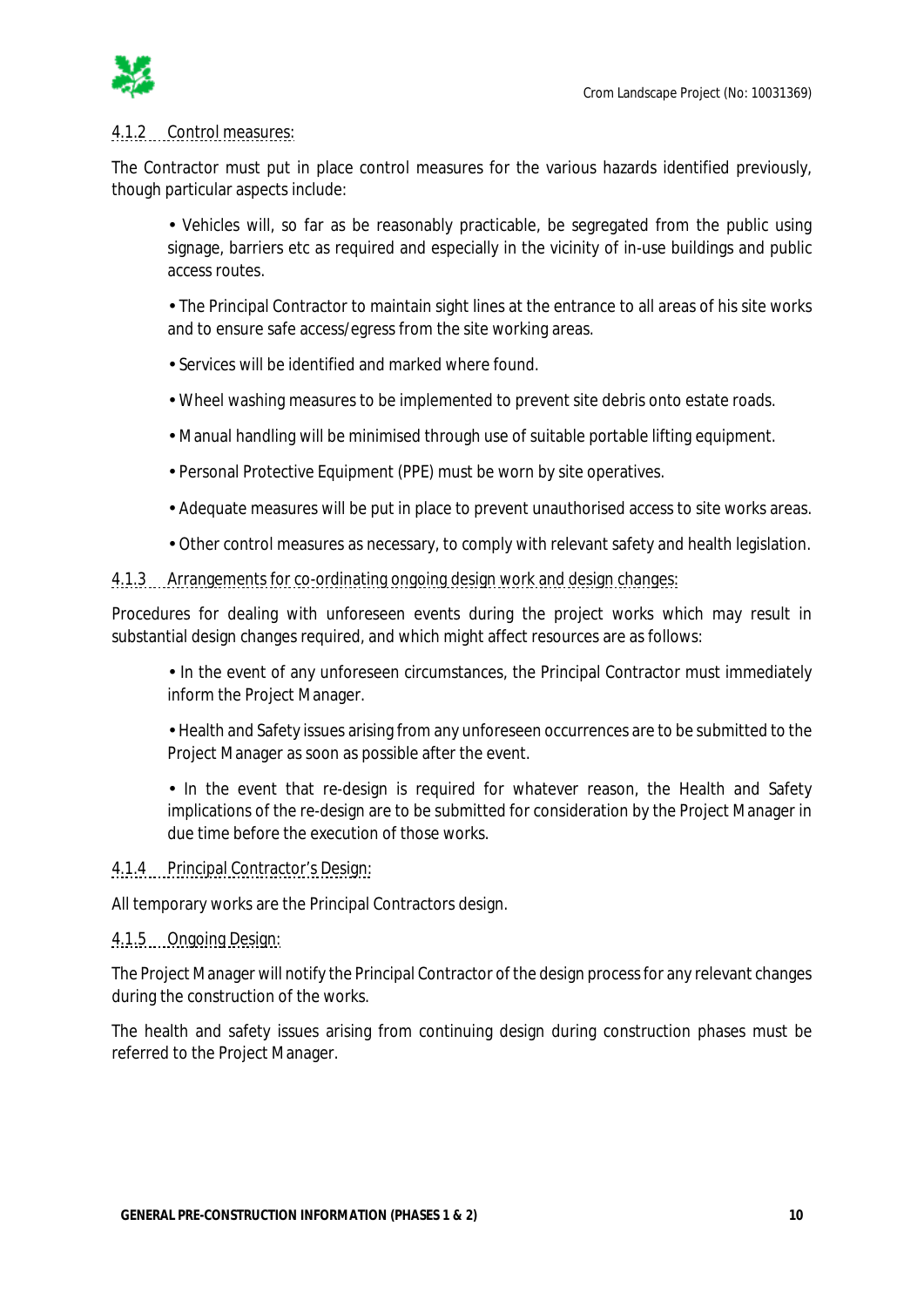

## **4.2 Health & Safety Risk Information**

Construction Stage Hazards or work sequences identified by the Client's Project Team, which could not be designed out are listed below and are for guidance purposes only. The Principal Contactor must prepare his own method statements and carry out appropriate risk assessments of the site activities.

4.2.1 Works which put persons at risk of falling from a height, burial under earthfalls or engulfment in swampland, where the risk is particularly aggravated by the nature of the work or processes used, or by the environment at the place of works:

There will be no works at height.

4.2.2 Work which puts persons at risk of chemical or biological substances constituting a particular danger to the health and safety of persons:

None identified, however, risk of Weil's Disease for example should be considered in workings with drainage elements, such as at streams/small shallow watercourses.

4.2.3 Working near High Voltage Power Lines:

Drawings showing the location of overhead power lines within the site works area have been prepared and made available.

The Principal Contractor must provide appropriately sized goal post barriers in areas where over-head cables cross the area of site works.

4.2.4 Works with Risk of Drowning:

None.

4.2.5 Work on Wells, Underground Earthworks and Tunnels:

None.

4.2.6 Work Involving Assembly or Dismantling of Heavy Prefabricated Components:

None.

4.2.7 Non-Schedule Risks:

The following risks may be present, and the Principal Contractor must put in place measures to eliminate or manage them.

- Working in public areas, with public access for vehicles and pedestrians.
- Working in areas with presence of livestock, e.g., cattle/sheep/deer.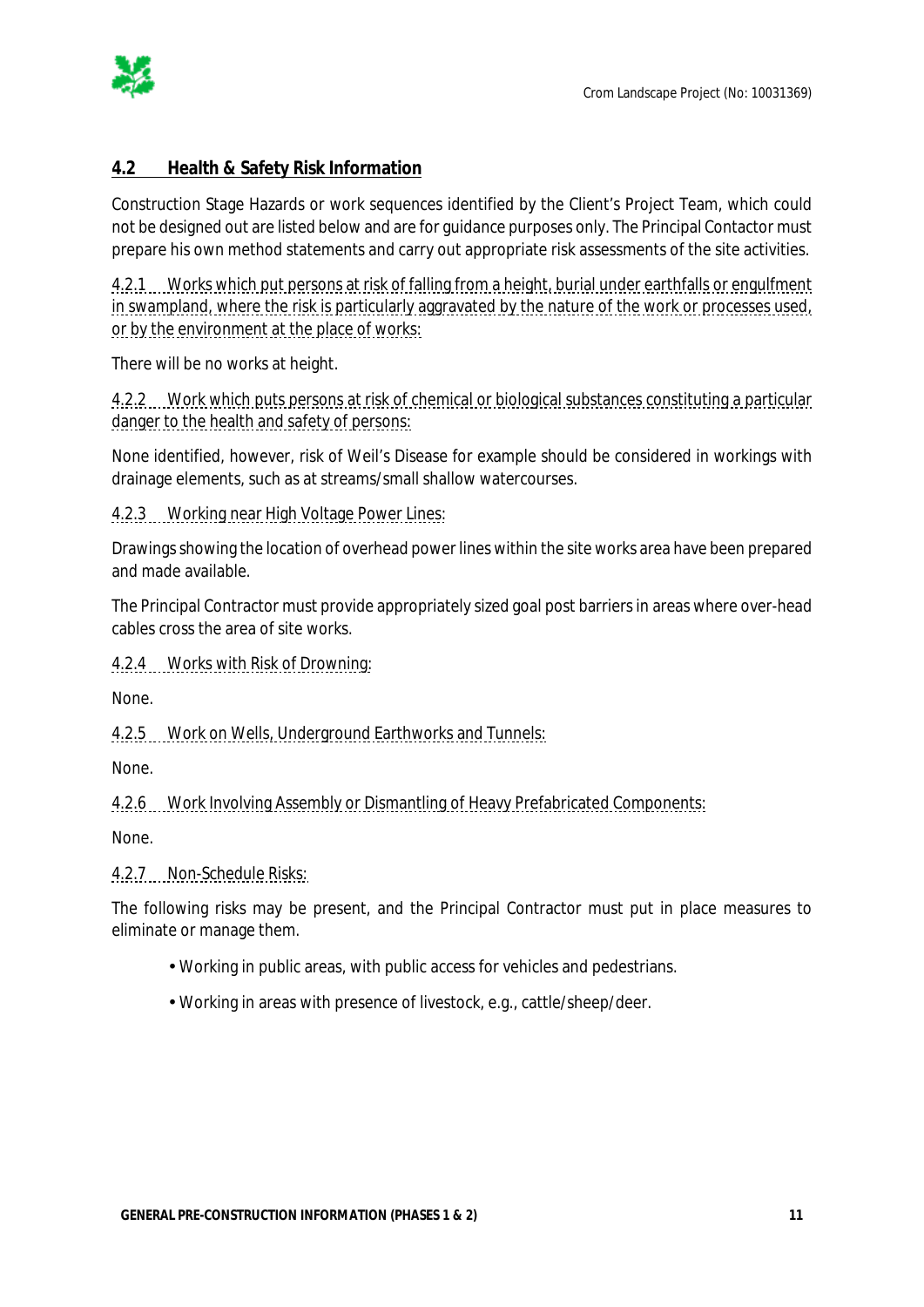

## **5. Health & Safety File**

## **5.1 Description, format & conditions relating to H&S file content**

The Principal Contractor shall maintain and update his Construction Phase Plan throughout the duration of the Contract phase, parts of which may be incorporated into the H&S File.

Information for the H&S File must be produced in sufficient time for the Project Manager to compile the File for issue to the Client on Practical Completion of the works phase.

The H&S File will include 2 copies of the following items in a digital format:

- Project particulars
- Contact details for contractors, sub-contractors and suppliers
- As constructed drawings
- Product data information for installation items on site
- Mechanical manuals including as installed records, product data and certification
- H&S statement in respect of residual risks, issues with maintenance/servicing works

The above list is not exhaustive, and the Principal Contractor must include any Health and Safety information which he is in possession of, or aware of, which may have an impact on the Health and Safety of personnel in the future use, maintenance, servicing, or other construction works at the site.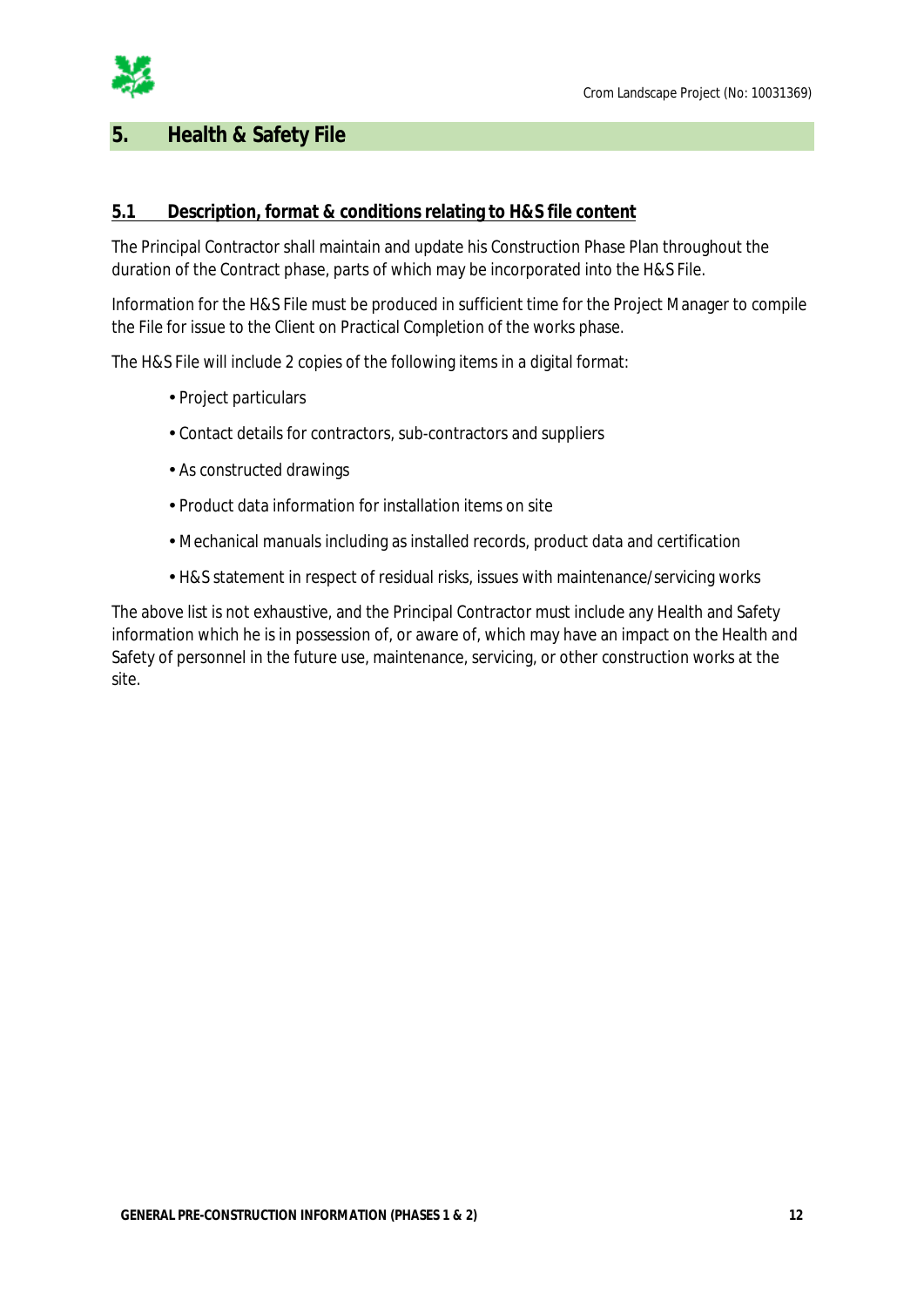

## **Appendix A: Suggested Contents of the Construction Phase Plan**

The format of The Construction Phase Plan is not prescriptive, however whatever format the Principal Contractor may adopt for his plan, it should consider each of the following (where applicable), and the level of detail proportionate to the risks involved in the project.

#### $\mathcal{L}^{\mathcal{L}}$ **Description of Project**

a. Project description and programme details including any key dates.

b. Details of Client, Project Manager, Designers, Contractor, and other consultants.

c. Extent and location of existing records and plans relevant to health and safety on site.

d. Arrangements for Communicating with Contractors, Project Manager, and others as appropriate.

**Communication and Management of the Work** 

- a. Management structure and responsibilities.
- b. Health & Safety goals for the project and monitoring/review of H&S performance.
- c. Arrangements for:

i. Regular liaison between parties on site.

ii. Exchange of design information between Client, Project Manager and Contractor on site.

- iii. Handling design changes during the project phase.
- iv. Selection and control of contractors.
- v. Exchange of Health and Safety information between contractors.
- vi. Site security.
- vii. Site induction.
- viii. Onsite training.
- ix. Welfare facilities and First Aid.
- x. Reporting and investigation of accidents/incidents (including near misses).
- xi. Production and approval of risk assessments and method statements.
- d. Site rules (including drug and alcohol policy).
- e. Fire and emergency procedures.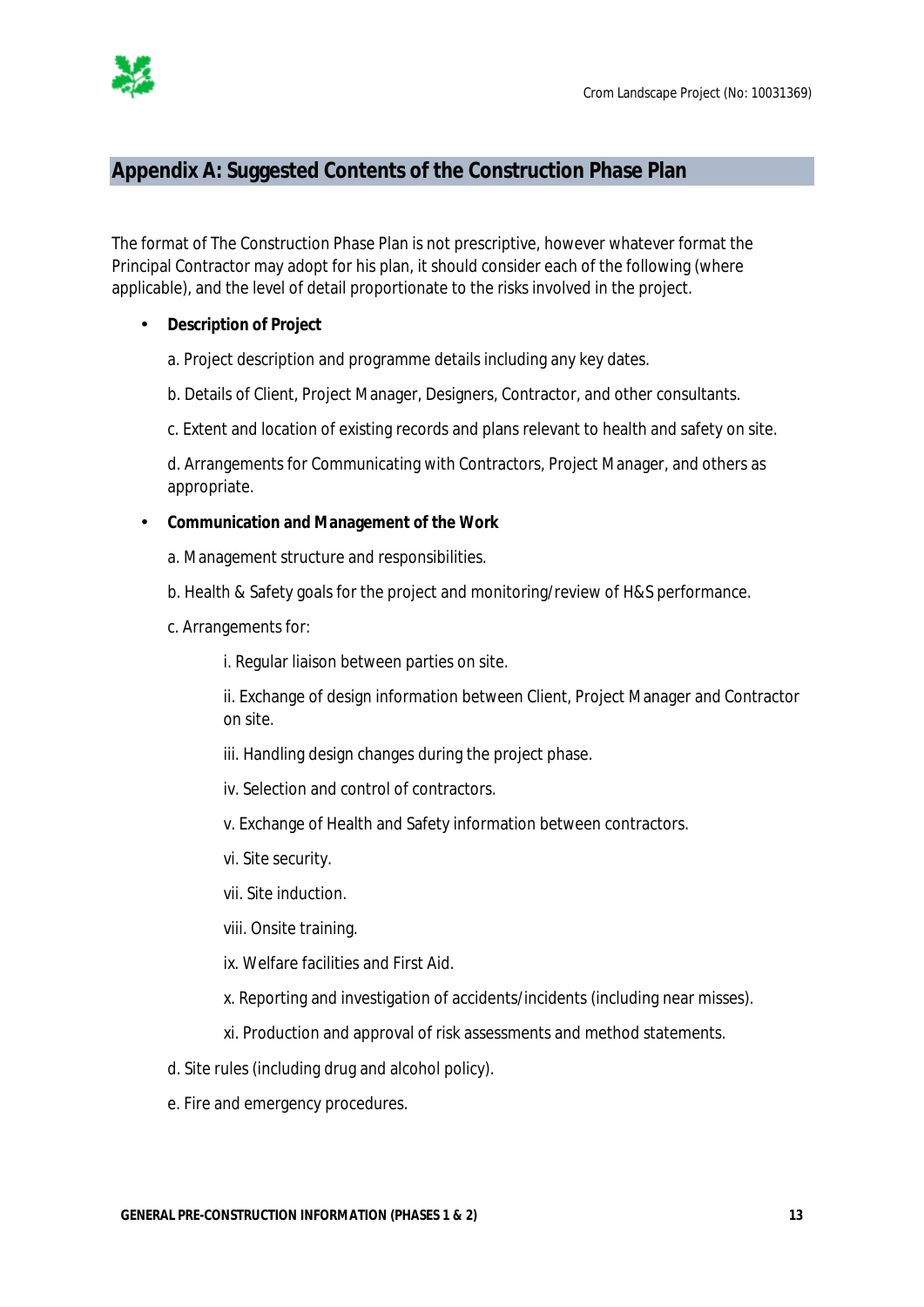

#### **Arrangements for Controlling Site Risks**

a. Safety risks, including:

i. Delivery and removal of materials (including waste) and work equipment, taking account of risks to the public, for example during access/egress from works site.

ii. Dealing with services – e.g., water, electricity (including overhead powerlines).

iii. Accommodating adjacent land use.

iv. Stability of structures whilst carrying out construction work.

- v. Preventing falls.
- vi. Work with/near fragile materials.
- vii. Control of lifting operations.
- viii. Maintenance of plant and equipment.
- ix. Work on excavation, including in poor ground conditions.
- x. Work on/near water where there is a risk of drowning.
- xi. Traffic routes and segregation of vehicles and pedestrians.
- xii. Storage of materials (particularly hazardous materials) and work equipment.
- xiii. Any other significant safety risks.
- b. Health risks, including
	- i. Removal of asbestos.
	- ii. Dealing with contaminated land.
	- iii. Manual handling.
	- iv. Use of hazardous substances.
	- v. Reducing noise and vibration.
	- vi. Exposure to UV radiation (from the sun).
	- vii. Any other significant health risks.

#### **The Health and Safety File**   $\mathbf{r}$

- a. Layout and format.
- b. Arrangements for collection and gathering of information.
- c. Storage of information.

*Note: When the Client, or the Client's representative, is required to conduct a review of the Construction Phase Plan to ascertain whether the Plan is sufficiently developed to allow construction works to proceed on site, the above list will be used as the basis for the review*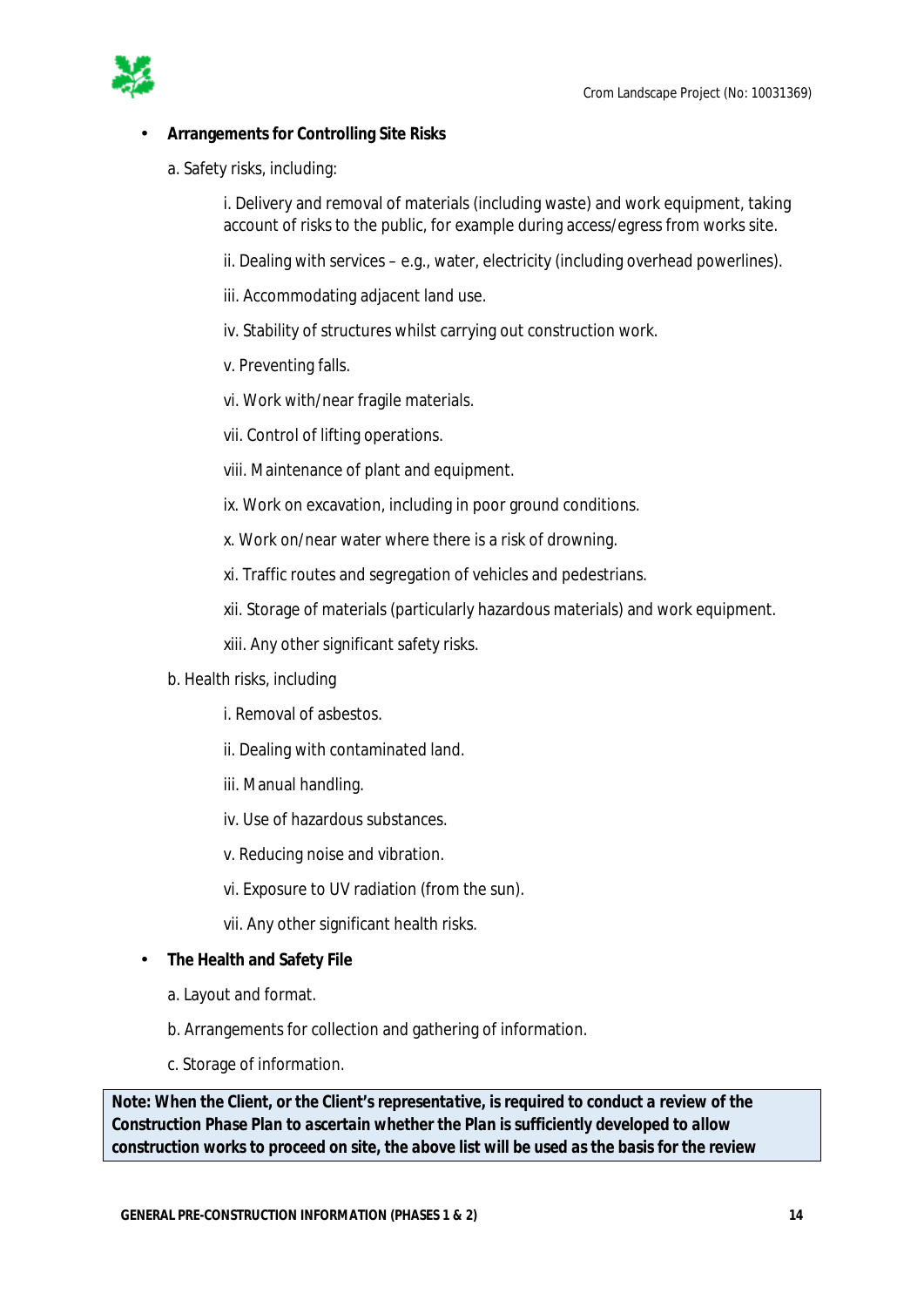

# **Appendix B: Client's Risk Assessments**

| <b>Project Name: Crom Landscape Project</b><br><b>Project No. 10031369</b> |                                                                                                                                                                                                                                                                                                                                                                                                                                                                                                                                                                                                                                                                                                                                                       |                                                                                                                                                                                                  |                 |         |                       |           |                                                                                                                                                                                                                                                                                                                                       |                                |
|----------------------------------------------------------------------------|-------------------------------------------------------------------------------------------------------------------------------------------------------------------------------------------------------------------------------------------------------------------------------------------------------------------------------------------------------------------------------------------------------------------------------------------------------------------------------------------------------------------------------------------------------------------------------------------------------------------------------------------------------------------------------------------------------------------------------------------------------|--------------------------------------------------------------------------------------------------------------------------------------------------------------------------------------------------|-----------------|---------|-----------------------|-----------|---------------------------------------------------------------------------------------------------------------------------------------------------------------------------------------------------------------------------------------------------------------------------------------------------------------------------------------|--------------------------------|
|                                                                            | General Works comprising the following:                                                                                                                                                                                                                                                                                                                                                                                                                                                                                                                                                                                                                                                                                                               | Drawing Ref No.                                                                                                                                                                                  |                 |         |                       |           |                                                                                                                                                                                                                                                                                                                                       |                                |
|                                                                            |                                                                                                                                                                                                                                                                                                                                                                                                                                                                                                                                                                                                                                                                                                                                                       |                                                                                                                                                                                                  |                 |         |                       |           |                                                                                                                                                                                                                                                                                                                                       |                                |
|                                                                            | Phase 1<br>1.1 Repair and maintenance of existing c.2222m trackway section on Inisherk<br>1.2 Cleansing of existing drainage ditches, cross drains, outfalls<br>1.3 Repair of 1 no. cross-drain<br>1.4 Installation of 6.no. wooden bollards                                                                                                                                                                                                                                                                                                                                                                                                                                                                                                          | Dwg 100a<br>Dwg 110a<br><b>Dwg 310</b>                                                                                                                                                           |                 |         |                       |           |                                                                                                                                                                                                                                                                                                                                       |                                |
|                                                                            | Phase 2<br>2.1 Repair and maintenance of existing footpaths and trackways<br>2.2 Cleansing of existing drainage ditches, cross-flows and outfalls<br>2.3 Creation of new water bound footpaths including associated drainage &<br>surfacing.<br>2.4 Creation of new stone reinforced grass car parking area.<br>2.5 Soft landscaping to include: earthworks, vegetation clearance and<br>reinstatement of grass.<br>2.6 Installation of street furniture including wooden bollards & warning signs.<br>2.7 Installation of path network directional and waymarking posts and signs.<br>2.8 Removal and disposal of redundant stockproof fencing<br>2.9 Installation of new stockproof fencing, access gates (vehicular,<br>agricultural & pedestrian) | <b>Dwg 100</b><br><b>Dwg 101</b><br><b>Dwg 102</b><br><b>Dwg 103</b><br><b>Dwg 104</b><br><b>Dwg 105</b><br><b>Dwg 106</b><br><b>Dwg 107</b><br><b>Dwg 108</b><br><b>Dwg 109</b><br>Dwgs 300-308 |                 |         |                       |           |                                                                                                                                                                                                                                                                                                                                       |                                |
| No.                                                                        | <b>Activity</b>                                                                                                                                                                                                                                                                                                                                                                                                                                                                                                                                                                                                                                                                                                                                       | <b>Possible Effect of Hazard</b>                                                                                                                                                                 | <b>Severity</b> | Prob'ty | Asse'd<br><b>Risk</b> |           | <b>Precautions/Remedial Actions</b><br>(PC = Principal Contractor)                                                                                                                                                                                                                                                                    | <b>Residual</b><br><b>Risk</b> |
| 1                                                                          | Working adjacent to<br>public roads, vehicle<br>movements on public<br>roads/footpaths.                                                                                                                                                                                                                                                                                                                                                                                                                                                                                                                                                                                                                                                               | Collisions with other vehicles,<br>members of the public                                                                                                                                         | H               | M       | H                     |           | Traffic management & clear<br>signage. PC must ensure that<br>work is carried out as per ACOP<br>"Safety at Streetworks &<br>Roadworks". All site operatives<br>must properly wear clean Hi-Vi<br>clothing. Roadway must be kept<br>clean of debris. All equipment &<br>plant must be stored safely.                                  | M                              |
| $\overline{2}$                                                             | Excavations in vicinity<br>of live services                                                                                                                                                                                                                                                                                                                                                                                                                                                                                                                                                                                                                                                                                                           | Risk of Injury or damage to<br>services                                                                                                                                                          | H               | M       | H                     |           | All statutory service information<br>M<br>to be collected before start of<br>work. Area to be surveyed &<br>services located by hand prior to<br>machine excavation.<br>PC to undertake risk assessment<br>& provide relevant method<br>statements when working within<br>areas of known services. Toolbox<br>talks required.         |                                |
| 3                                                                          | <b>Excavation Work</b>                                                                                                                                                                                                                                                                                                                                                                                                                                                                                                                                                                                                                                                                                                                                | Buried Services, collapse of<br>sides, contamination, access &<br>egress, working in wet ground<br>conditions, falls of plant<br>material & equipment,<br>asphyxiation                           | M               | M       | M                     |           | Effective barriers must be<br>erected in way that it keeps<br>personnel & plant at a safe<br>distance from excavation edge.<br>PC must ensure the protection of<br>any personnel who are to work in<br>the excavation and the structural<br>integrity of all adjacent structures<br>must be preserved.                                | L                              |
| 4                                                                          | Cutting works such as<br>concrete, fence panels,<br>fence posts and paving<br>blocks.                                                                                                                                                                                                                                                                                                                                                                                                                                                                                                                                                                                                                                                                 | Noise, dust, vibration,<br>manual handling, fuels,<br>electricity & abrasive wheels                                                                                                              | H               | H       | H                     | the dust. | PC must ensure that If noise<br>cannot be avoided, then all<br>personnel exposed to the noise<br>must wear hearing protection.<br>PC must ensure that dust is<br>suppressed at source & the<br>proper respiratory protection is<br>used by all personnel exposed to<br>To reduce vibration & to ensure<br>the electrical integrity of | M                              |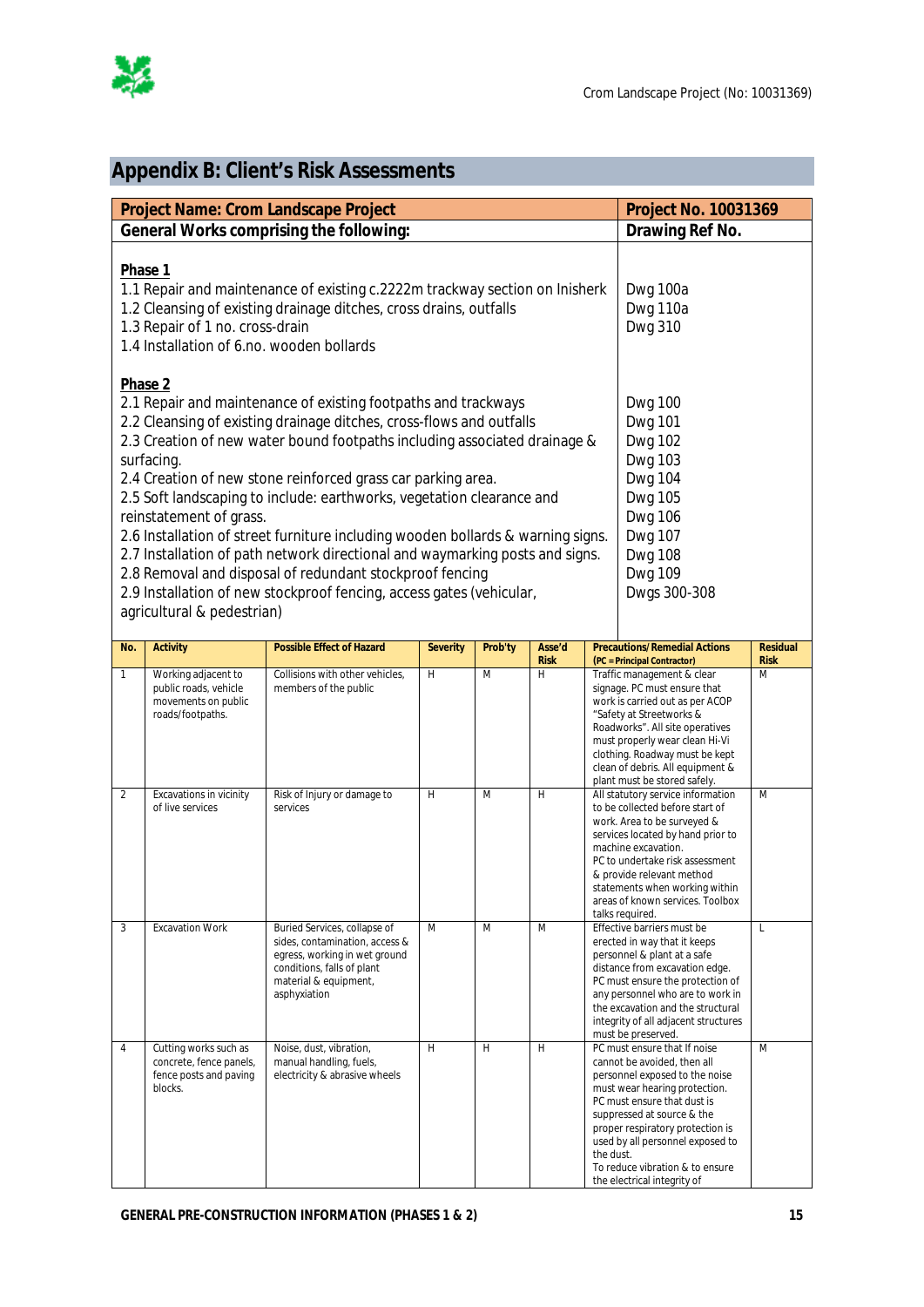

|    |                                               |                                                                                                                                                                                                                                                                                              |   |   |   | powered tools the PC must<br>ensure that tools are well<br>maintained & electrically safe.<br>PC must ensure that proper<br>manual handling procedures are<br>followed for operatives using<br>powered hand tools and if<br>powered tools require re-fuelling,<br>then the PC must ensure that a<br>safe procedure is followed.<br>PC must ensure that abrasive<br>wheels must only be fitted by<br>those who are trained and<br>competent to use them. |              |
|----|-----------------------------------------------|----------------------------------------------------------------------------------------------------------------------------------------------------------------------------------------------------------------------------------------------------------------------------------------------|---|---|---|---------------------------------------------------------------------------------------------------------------------------------------------------------------------------------------------------------------------------------------------------------------------------------------------------------------------------------------------------------------------------------------------------------------------------------------------------------|--------------|
| 5  | <b>Cutting Timber</b><br>Products             | Noise, dust, vibration,<br>manual handling, fuels,<br>electricity & abrasive wheels                                                                                                                                                                                                          | H | H | H | The PC must act as detailed in 4<br>above and must ensure the<br>restriction of chainsaws to<br>operatives who have received<br>proper training and have a<br>recognised certificate in their use                                                                                                                                                                                                                                                       | M            |
| 6  | Removal of Vegetation                         | Uncontrolled felling of trees<br>and exposure to hazardous<br>plant life; stings, rashes,<br>allergic reactions, trips, falls<br>and crushing or injury due to<br>falling branches/trees. Other<br>hazardous material may<br>include illegally dumped<br>rubbish, hypodermic needles<br>etc. | H | H | H | PC to provide method statements<br>and all work to be planned and<br>controlled by a competent<br>subcontractor following<br>approved codes of practice.                                                                                                                                                                                                                                                                                                | M            |
| 7  | Manual handling of<br>large & heavy materials | Risk of Injury                                                                                                                                                                                                                                                                               | M | M | M | PC to provide method statements<br>to minimise manual handling.<br>Adequate lifting facilities to be<br>provided.                                                                                                                                                                                                                                                                                                                                       | L            |
| 8  | <b>Using Electrical</b><br>Equipment on Site  | Electricity                                                                                                                                                                                                                                                                                  | H | M | H | PC must ensure that all portable<br>electrical tools & equipment used<br>on site are 110V C.T.E.<br>PC to provide training to all<br>personal using electrical<br>equipment.<br>Allow only the use of regular<br>checked equipment.                                                                                                                                                                                                                     | $\mathsf{L}$ |
| 9  | Emergencies                                   | Risk of inadequate provisions<br>in the event of an emergency                                                                                                                                                                                                                                | H | M | H | Emergency plans to be in place<br>with out of hours contact phone<br>numbers & emergency service<br>numbers.<br>Unrestricted access to be always<br>available to emergency vehicles.<br>All personnel to be informed of<br>emergency procedures.                                                                                                                                                                                                        | L            |
| 10 | Access - During Site<br>Works                 | Risk of collision with other<br>vehicles or with pedestrians                                                                                                                                                                                                                                 | H | M | H | Traffic Management Plan & clear<br>signage.<br>Clear separation of public &<br>works construction area                                                                                                                                                                                                                                                                                                                                                  | M            |
| 11 | Unauthorised access by<br>members of public   | Risk of injury to people not<br>authorised to be on site                                                                                                                                                                                                                                     | H | M | H | Pedestrian diversion signage,<br>appropriate safety barriers for all<br>pedestrian pathways.<br>Use of security barriers & locks                                                                                                                                                                                                                                                                                                                        | $\mathbf{L}$ |
| 12 | Health & Welfare                              | Risk of illness or accident                                                                                                                                                                                                                                                                  | M | L | M | PC to provide appropriate<br>facilities for site personnel.                                                                                                                                                                                                                                                                                                                                                                                             | $\mathsf{L}$ |
| 13 | Construction - General                        | Risk of injury or damage                                                                                                                                                                                                                                                                     | M | M | M | Design to ensure all construction<br>activities can be carried out<br>safely.<br>PC to carry out risk assessment,<br>provide method statements &<br>ensure all plant & equipment is<br>operated by trained/competent<br>personnel.                                                                                                                                                                                                                      | L            |
| 14 | Working in adverse<br>weather conditions      | UV Radiation, High Temps,<br>High Winds, Dust, Mud, Low<br>Temperatures. Tidal water                                                                                                                                                                                                         | M | M | M | PC must ensure site personnel<br>are aware of the results of over<br>exposure to strong sunlight.<br>PC must ensure traffic routes are<br>kept passable during periods of<br>heavy rain when the site<br>conditions can become muddy.<br>PC must ensure that working at<br>height & lifting of materials is<br>risk-assessed during periods of<br>high wind.                                                                                            | L            |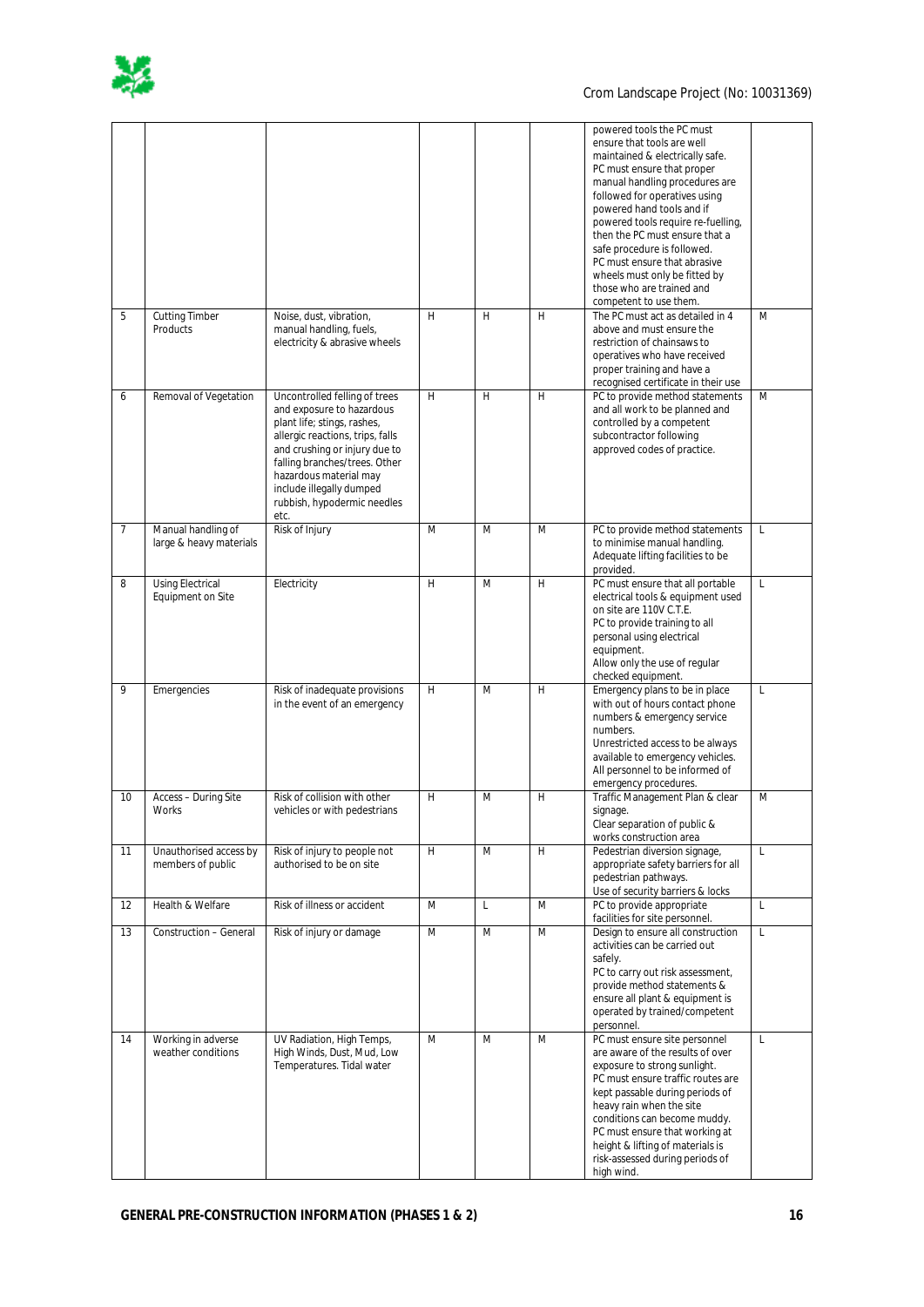

|                          |                                                 |  |                                                          |      |   |             |   |            |                                                                   | During freezing conditions PC<br>must ensure care is taken by all      |        |           |
|--------------------------|-------------------------------------------------|--|----------------------------------------------------------|------|---|-------------|---|------------|-------------------------------------------------------------------|------------------------------------------------------------------------|--------|-----------|
|                          |                                                 |  |                                                          |      |   |             |   |            | ladders etc.                                                      | site personnel driving on<br>untreated roads, in using any             |        |           |
| 15                       | Working with                                    |  | Noise, dust, vibration,                                  |      | H | M           | H |            |                                                                   | PC must ensure that if noise                                           |        | L         |
|                          | Concrete; Construction<br>of concrete surfacing |  | manual handling, fuels,<br>electricity & abrasive wheels |      |   |             |   |            |                                                                   | cannot be avoided then all<br>personnel exposed to the noise           |        |           |
|                          | & foundations etc.                              |  |                                                          |      |   |             |   |            |                                                                   | must wear hearing protection.                                          |        |           |
|                          |                                                 |  |                                                          |      |   |             |   |            |                                                                   | PC must ensure that dust is<br>suppressed at source & the              |        |           |
|                          |                                                 |  |                                                          |      |   |             |   |            |                                                                   | proper respiratory protection is                                       |        |           |
|                          |                                                 |  |                                                          |      |   |             |   |            | the dust.                                                         | used by all personnel exposed to                                       |        |           |
|                          |                                                 |  |                                                          |      |   |             |   |            |                                                                   | PC must ensure the electrical<br>integrity of powered tools and        |        |           |
|                          |                                                 |  |                                                          |      |   |             |   |            |                                                                   | reduce vibration, ensuring that                                        |        |           |
|                          |                                                 |  |                                                          |      |   |             |   |            | electrically safe.                                                | the tools are well maintained &                                        |        |           |
|                          |                                                 |  |                                                          |      |   |             |   |            |                                                                   | PC must ensure that proper                                             |        |           |
|                          |                                                 |  |                                                          |      |   |             |   |            |                                                                   | manual handling procedures are<br>followed when operatives are         |        |           |
|                          |                                                 |  |                                                          |      |   |             |   |            |                                                                   | using powered hand tools.                                              |        |           |
|                          |                                                 |  |                                                          |      |   |             |   |            |                                                                   | If powered tools require<br>refuelling, then PC must ensure            |        |           |
|                          |                                                 |  |                                                          |      |   |             |   |            |                                                                   | that a safe procedure is followed.                                     |        |           |
|                          |                                                 |  |                                                          |      |   |             |   |            |                                                                   | PC must ensure that abrasive<br>wheels must only be fitted by          |        |           |
|                          |                                                 |  |                                                          |      |   |             |   |            |                                                                   | those who are trained &<br>competent to do so.                         |        |           |
| 16                       | Earthworks including                            |  | Risk of Injury or Damage                                 |      | M | M           | M |            |                                                                   | PC must ensure that where                                              |        | L         |
|                          | the creation of slopes.                         |  |                                                          |      |   |             |   |            |                                                                   | earthworks are taking place this<br>is suitably controlled & that      |        |           |
|                          |                                                 |  |                                                          |      |   |             |   |            |                                                                   | banksmen are in place.                                                 |        |           |
|                          |                                                 |  |                                                          |      |   |             |   |            |                                                                   | PC shall ensure adequate routes<br>in/out of the site to areas of      |        |           |
|                          |                                                 |  |                                                          |      |   |             |   |            |                                                                   | earth working are well defined                                         |        |           |
|                          |                                                 |  |                                                          |      |   |             |   |            |                                                                   | and suitably signed to ensure<br>plant movements do not cross          |        |           |
|                          |                                                 |  |                                                          |      |   |             |   |            |                                                                   | wherever possible. When forming<br>slopes, the PC shall take care &    |        |           |
|                          |                                                 |  |                                                          |      |   |             |   |            |                                                                   | precautions as necessary to                                            |        |           |
|                          |                                                 |  |                                                          |      |   |             |   |            |                                                                   | ensure material cannot fall or<br>slump onto adjacent land or          |        |           |
|                          |                                                 |  |                                                          |      |   |             |   |            |                                                                   | property. Maximum grade of any                                         |        |           |
|                          |                                                 |  |                                                          |      |   |             |   |            | shall be 1 in 3.                                                  | slope in a temporary condition                                         |        |           |
| 17                       | Working near water                              |  | Risk of Illness or Injury.<br>Risk to Life               |      | H | H           | H |            |                                                                   | PC to provide method statements<br>to mitigate the risk of working     |        | M         |
|                          |                                                 |  | Contaminating Watercourse.                               |      |   |             |   |            | near water.                                                       |                                                                        |        |           |
|                          |                                                 |  |                                                          |      |   |             |   |            |                                                                   | PC to provide Weil's Disease card.<br>Appropriate barriers to be       |        |           |
|                          |                                                 |  |                                                          |      |   |             |   |            | water courses.                                                    | constructed to stop access to                                          |        |           |
|                          |                                                 |  |                                                          |      |   |             |   |            |                                                                   | When working near/over a                                               |        |           |
|                          |                                                 |  |                                                          |      |   |             |   |            |                                                                   | watercourse all equipment to be<br>on spill pads to reduce the risk of |        |           |
|                          |                                                 |  |                                                          |      |   |             |   |            | contaminating the watercourse.<br>All equipment must be refuelled |                                                                        |        |           |
|                          |                                                 |  |                                                          |      |   |             |   |            |                                                                   | away from the watercourse                                              |        |           |
|                          |                                                 |  |                                                          |      |   |             |   |            |                                                                   | where possible and ensure that a<br>safe procedure is followed.        |        |           |
|                          |                                                 |  |                                                          |      |   |             |   |            |                                                                   | Spill kits shall be provided on site                                   |        |           |
|                          |                                                 |  |                                                          |      |   |             |   |            | how to use them.                                                  | with all operatives informed in                                        |        |           |
| 18                       | Working near                                    |  | Risk to Life. Damage to                                  |      | H | H           | H |            |                                                                   | PC to provide appropriate<br>method statements and toolbox             |        | M         |
|                          | Overhead Services                               |  | Services                                                 |      |   |             |   |            | talks.                                                            |                                                                        |        |           |
|                          |                                                 |  |                                                          |      |   |             |   |            |                                                                   | PC to provide appropriately sized<br>goal post barriers in areas where |        |           |
|                          |                                                 |  |                                                          |      |   |             |   |            | over-head cables cross the                                        |                                                                        |        |           |
| 19                       | <b>Hazardous Materials</b>                      |  | Risk of injury & illness                                 |      | M | L           |   | M          |                                                                   | site works area.<br>PC to comply with COSHH                            |        | L         |
|                          |                                                 |  |                                                          |      |   |             |   |            | Regulations 1994.                                                 | Appropriate PPE to be provided.                                        |        |           |
| Assessment by<br>Date    |                                                 |  | <b>Reviewed by</b>                                       | Date |   | Project No. |   | Revisions: |                                                                   | Notes;                                                                 |        | Sheet No. |
| M. Conway<br>01/11/20211 |                                                 |  |                                                          |      |   | 10031369    |   |            |                                                                   |                                                                        | 3 of 3 |           |
|                          |                                                 |  |                                                          |      |   |             |   |            |                                                                   |                                                                        |        |           |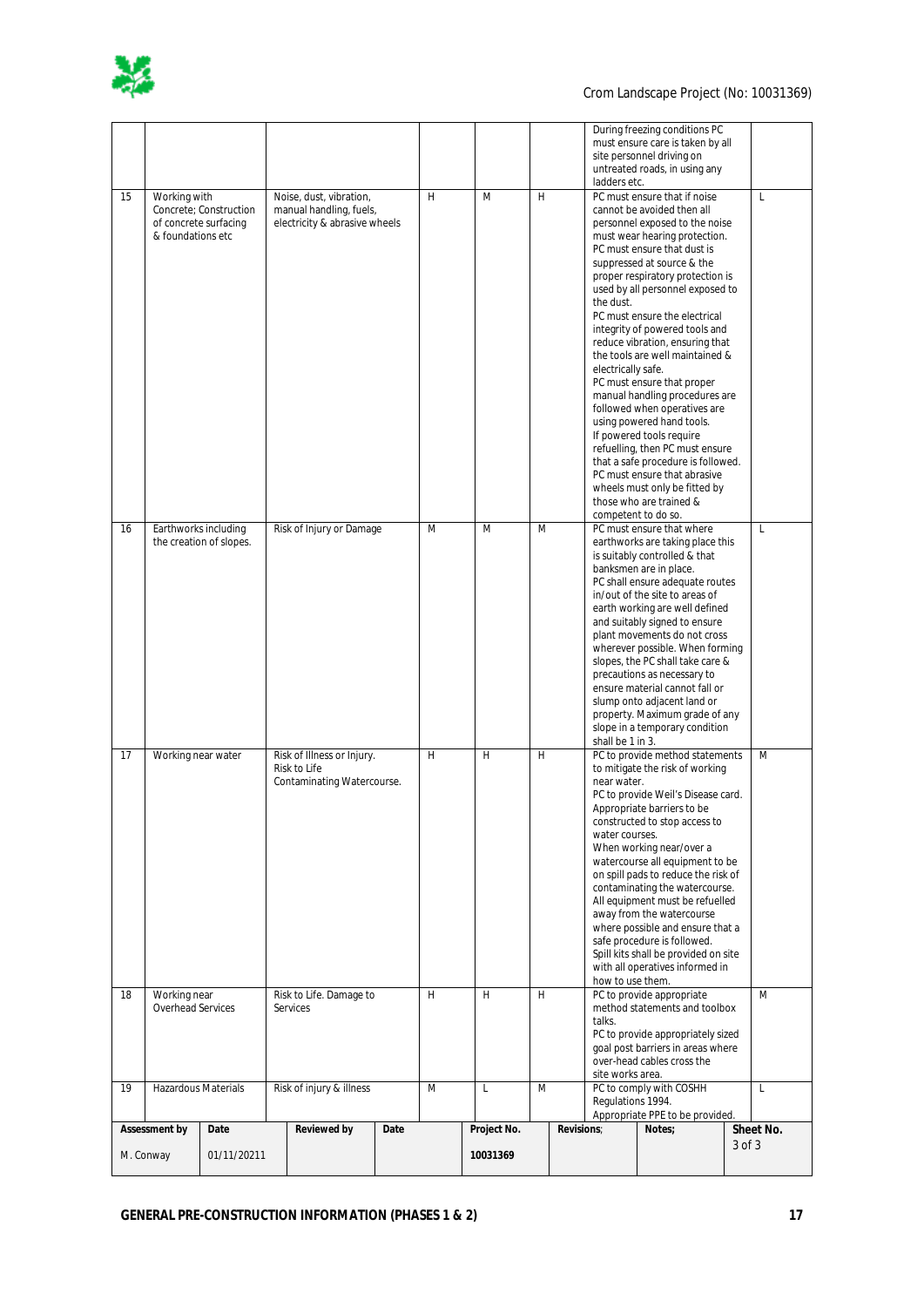

**Appendix C: CDM Development Plan**